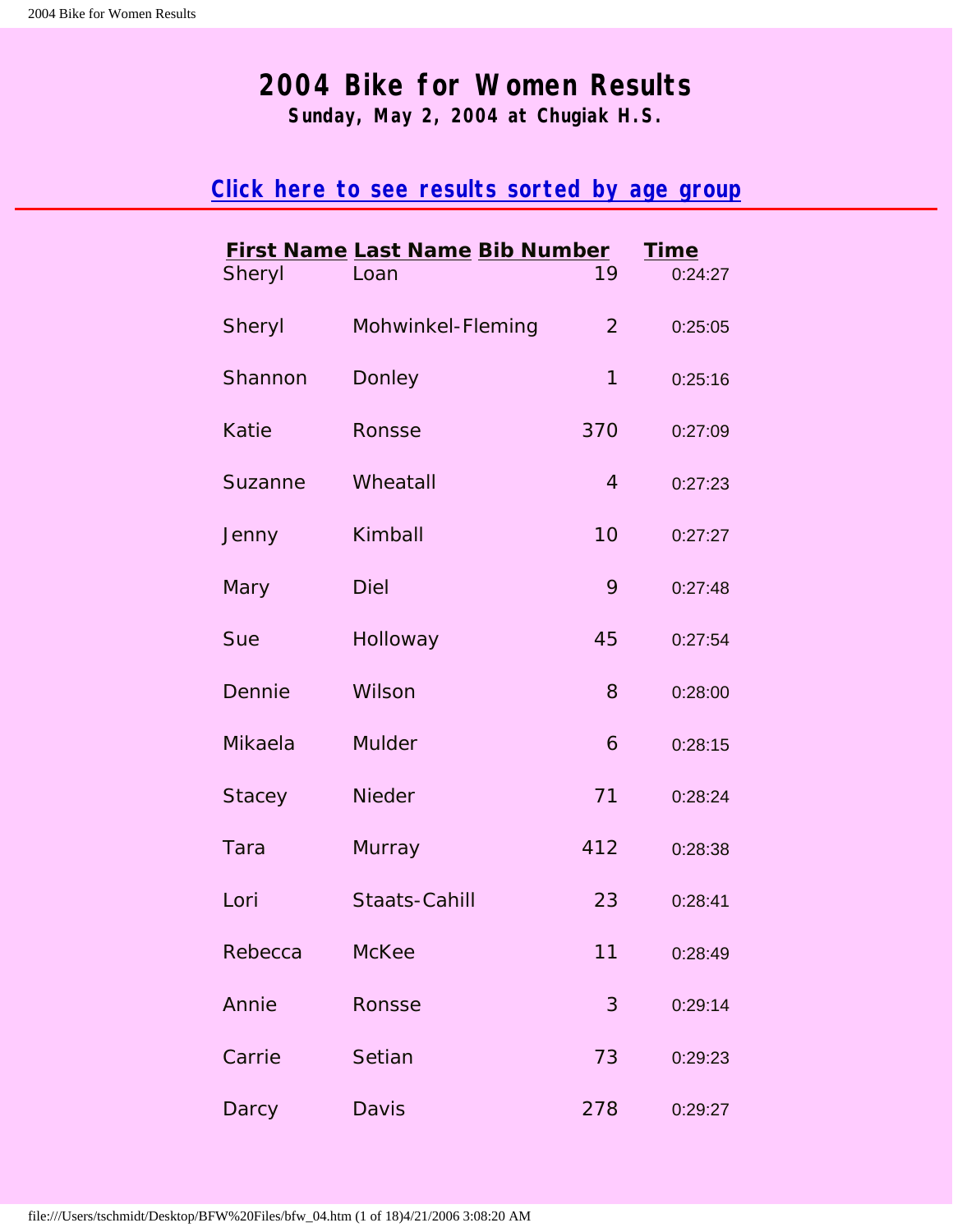| Doreen       | Rossberg        | 281 | 0:29:37 |
|--------------|-----------------|-----|---------|
| Lise         | Falskow         | 85  | 0:29:43 |
| Marie        | Collins         | 149 | 0:29:49 |
| Tammy        | <b>Bolen</b>    | 75  | 0:30:22 |
| Lesley       | Yamauchi        | 79  | 0:30:23 |
| Rachel       | Witty           | 165 | 0:30:26 |
| Martha       | Dennis          | 31  | 0:30:52 |
| Janus        | Reyes           | 66  | 0:30:56 |
| <b>Stacy</b> | Steinberg       | 251 | 0:31:06 |
| Pam          | <b>Todd</b>     | 69  | 0:31:07 |
| Liz          | <b>Brewster</b> | 280 | 0:31:13 |
| Debbie       | <b>McKinney</b> | 140 | 0:31:16 |
| Kelly        | VanHoek         | 160 | 0:31:19 |
| Cindy        | Cooper          | 169 | 0:31:24 |
| Elaine       | Flagg           | 182 | 0:31:27 |
| Lynda        | Ford            | 68  | 0:31:29 |
| Carly        | Reimer          | 35  | 0:31:38 |
| Lisa         | Dale            | 234 | 0:31:47 |
| Sara         | Peebles         | 32  | 0:31:48 |
| Elaine       | <b>Tibbetts</b> | 173 | 0:31:52 |
| Kimberly     | Woodward        | 34  | 0:32:05 |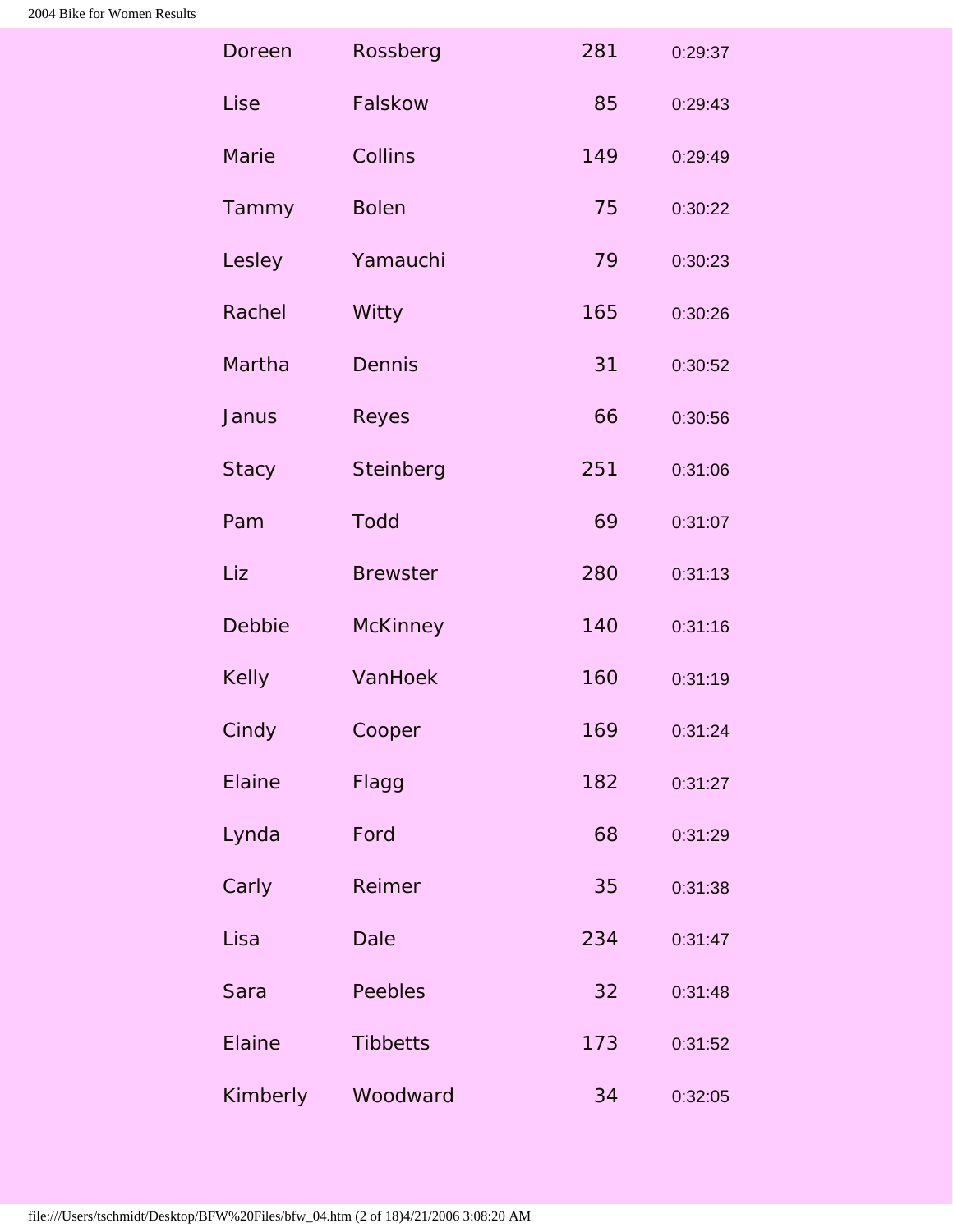| <b>Diana</b>    | Radoff          | 241 | 0:32:05 |
|-----------------|-----------------|-----|---------|
| Christina       | Lee             | 90  | 0:32:18 |
| Clare           | <b>Stockert</b> | 263 | 0:32:19 |
| Hanna           | Johnson         | 184 | 0:32:26 |
| Kinsey          | Loan            | 214 | 0:32:28 |
| Kathy           | Swiderski       | 175 | 0:32:31 |
| <b>Barbara</b>  | Norton          | 82  | 0:32:36 |
| Karen           | <b>McCreary</b> | 157 | 0:32:42 |
| Jen             | Lewis           | 127 | 0:32:47 |
| <b>Danielle</b> | Fischbach       | 286 | 0:32:52 |
| Kathy           | Seybert         | 168 | 0:33:01 |
| Monica          | <b>Dale</b>     | 236 | 0:33:04 |
| Laurie          | Dworian         | 284 | 0:33:05 |
| Sue             | Sheard          | 44  | 0:33:06 |
| Joyce           | Goodell         | 17  | 0:33:08 |
| Laura           | Wagner          | 145 | 0:33:08 |
| Nancy           | <b>Brady</b>    | 205 | 0:33:12 |
| <b>Katie</b>    | Way             | 242 | 0:33:17 |
| <b>Barbara</b>  | Caldwell        | 70  | 0:33:21 |
| Jill            | McLeod          | 84  | 0:33:23 |
| Tanya           | <b>Kirk</b>     | 365 | 0:33:24 |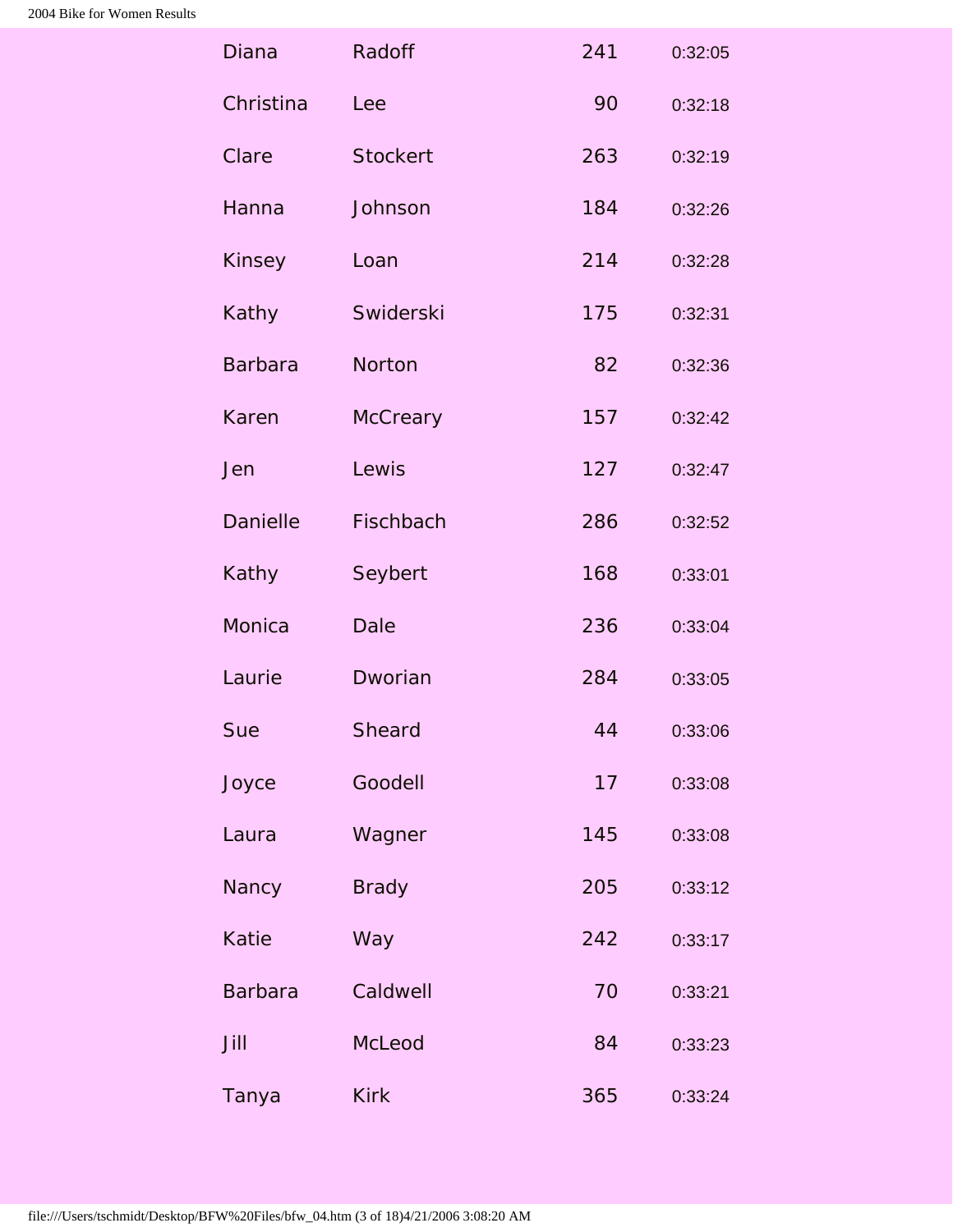| Jennifer       | Rennie         | 208 | 0:33:27 |
|----------------|----------------|-----|---------|
| Mary           | Silverman      | 55  | 0:33:32 |
| Carri Ann      | Pratt          | 192 | 0:33:39 |
| Christine      | Wells          | 449 | 0:33:40 |
| Jasmine        | Hatton         | 139 | 0:33:41 |
| Colleen        | Franks         | 463 | 0:33:52 |
| Amanda         | Connett        | 144 | 0:33:53 |
| Rebecca        | Romine         | 243 | 0:34:00 |
| Marian         | <b>Dale</b>    | 235 | 0:34:03 |
| Joanna         | Oldfield       | 295 | 0:34:05 |
| Dana           | Witucki        | 146 | 0:34:14 |
| Christine      | <b>Rasbeck</b> | 78  | 0:34:18 |
| GiGi           | Love           | 88  | 0:34:18 |
| Patti          | Liotta         | 258 | 0:34:21 |
| Robby          | <b>Bear</b>    | 194 | 0:34:23 |
| <b>Diane</b>   | Mohwinkel      | 18  | 0:34:24 |
| Gloria         | Hunter         | 141 | 0:34:25 |
| <b>Beth</b>    | Rose           | 197 | 0:34:27 |
| Valerie        | Rettmann       | 200 | 0:34:27 |
| <b>Theresa</b> | Halpin         | 411 | 0:34:28 |
| Jennifer       | <b>Belisle</b> | 125 | 0:34:29 |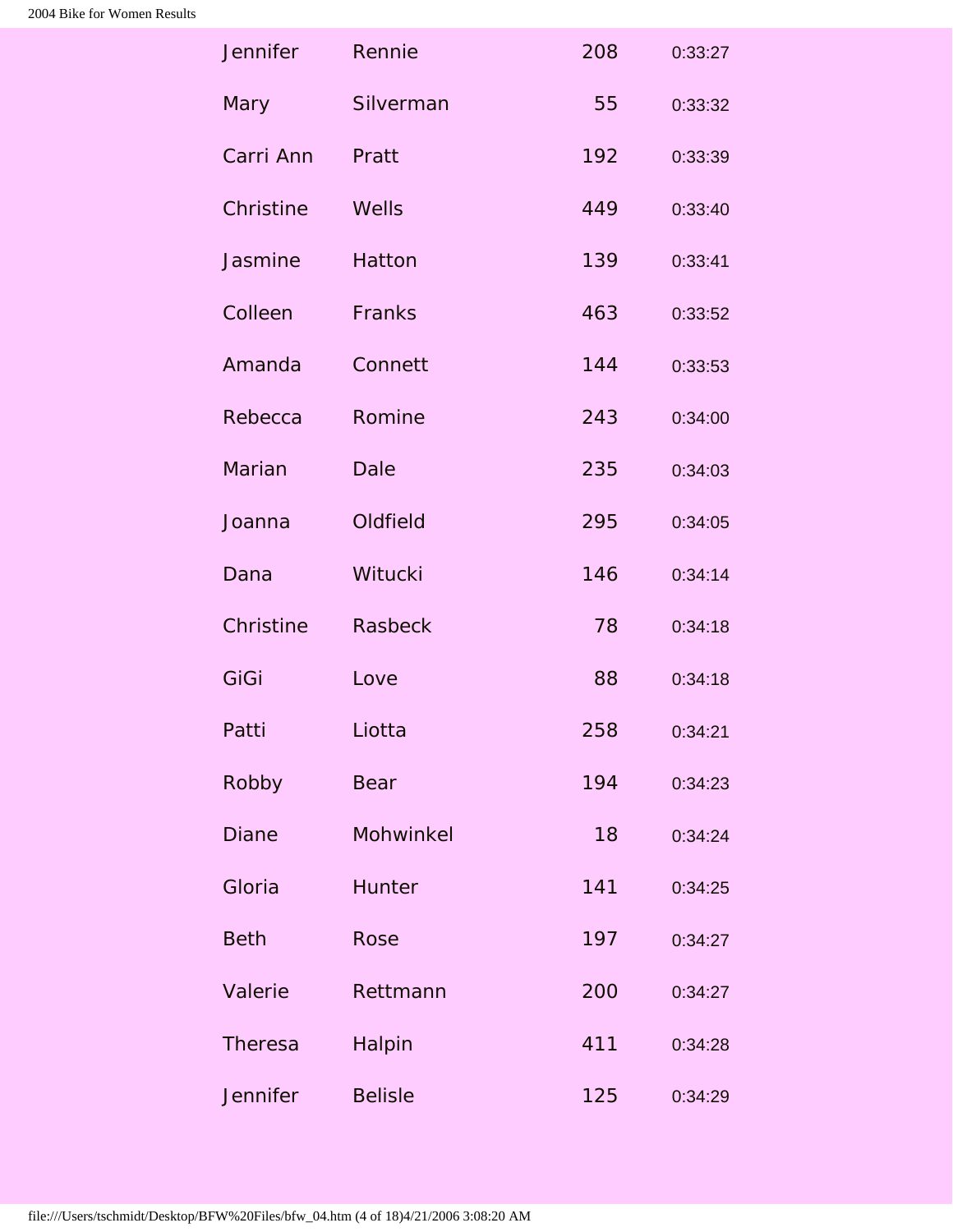| <b>Bonnie</b> | <b>Hurtig</b>   | 60  | 0:34:39 |
|---------------|-----------------|-----|---------|
| Patti         | Maguire         | 120 | 0:34:41 |
| Erin          | <b>Diel</b>     | 249 | 0:34:47 |
| Petra         | <b>Davis</b>    | 279 | 0:34:56 |
| Marietta      | Hall            | 62  | 0:35:05 |
| Heidi         | Martinson       | 13  | 0:35:06 |
| E Travis      | Durnford        | 217 | 0:35:06 |
| Caren         | Schaab          | 231 | 0:35:12 |
| Carol         | Waters          | 86  | 0:35:13 |
| Mireya        | Dela Pena       | 30  | 0:35:13 |
| Lauren        | Fritz           | 298 | 0:35:16 |
| Claire        | Norton-Cruz     | 83  | 0:35:29 |
| Pippa         | Eltringham      | 186 | 0:35:30 |
| Mary K        | O'Grady         | 322 | 0:35:35 |
| Val           | <b>McKenney</b> | 216 | 0:35:38 |
| <b>Shelli</b> | <b>Stevens</b>  | 59  | 0:35:49 |
| Mary          | <b>Duhoux</b>   | 212 | 0:36:11 |
| Corinne       | Smith           | 202 | 0:36:11 |
| Cheryl        | Campbell        | 195 | 0:36:12 |
| Christy       | <b>Brendel</b>  | 300 | 0:36:14 |
| Kathleen      | Judy            | 148 | 0:36:17 |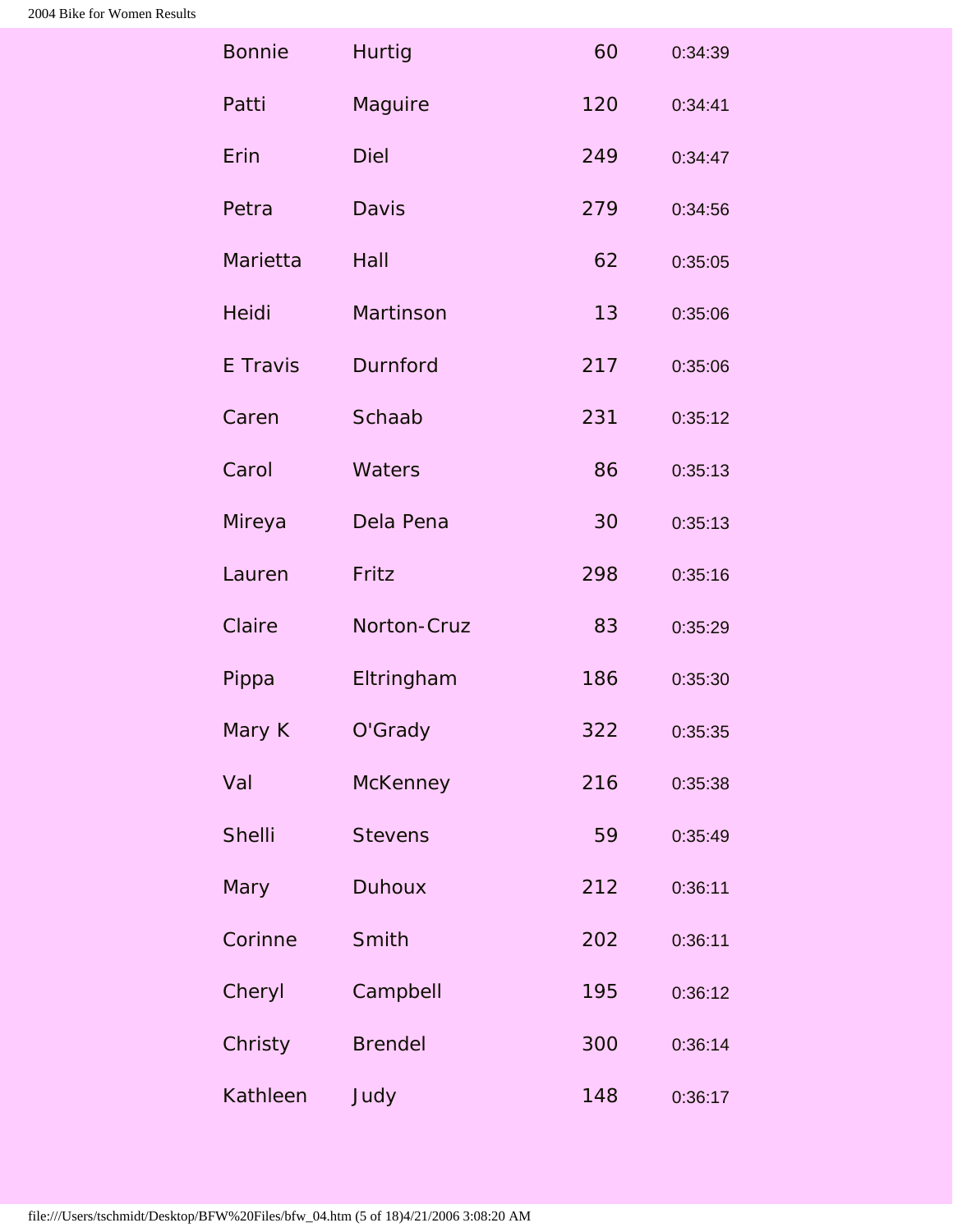| Janet          | Knudsen         | 408            | 0:36:18 |
|----------------|-----------------|----------------|---------|
| Lori           | MacGregor       | 64             | 0:36:20 |
| Jessica        | Cohen           | 272            | 0:36:23 |
| Gina           | Armstrong       | 268            | 0:36:24 |
| Amy            | Lile            | 143            | 0:36:36 |
| Laurie         | Montano         | 189            | 0:36:40 |
| <b>Kristin</b> | <b>Mitchell</b> | $\overline{7}$ | 0:36:42 |
| Hayley         | Robertson       | 91             | 0:36:50 |
| Nancy          | <b>Moses</b>    | 299            | 0:36:55 |
| Joanna         | Reast           | 156            | 0:36:59 |
| Jill           | Harter          | 63             | 0:37:01 |
| Erin           | Downey          | 121            | 0:37:01 |
| Elaine         | Hodl            | 213            | 0:37:07 |
| <b>Dianne</b>  | Prince          | 285            | 0:37:26 |
| Carol          | <b>McRae</b>    | 132            | 0:37:28 |
| Lorena         | Knapp           | 57             | 0:37:30 |
| Mary           | Hensel          | 183            | 0:37:33 |
| Chris          | Szymoniak       | 142            | 0:37:35 |
| Amy            | <b>Dethlefs</b> | 287            | 0:37:36 |
| <b>Diane</b>   | <b>Barnett</b>  | 207            | 0:37:43 |
| Sheila         | <b>Reilly</b>   | 180            | 0:37:53 |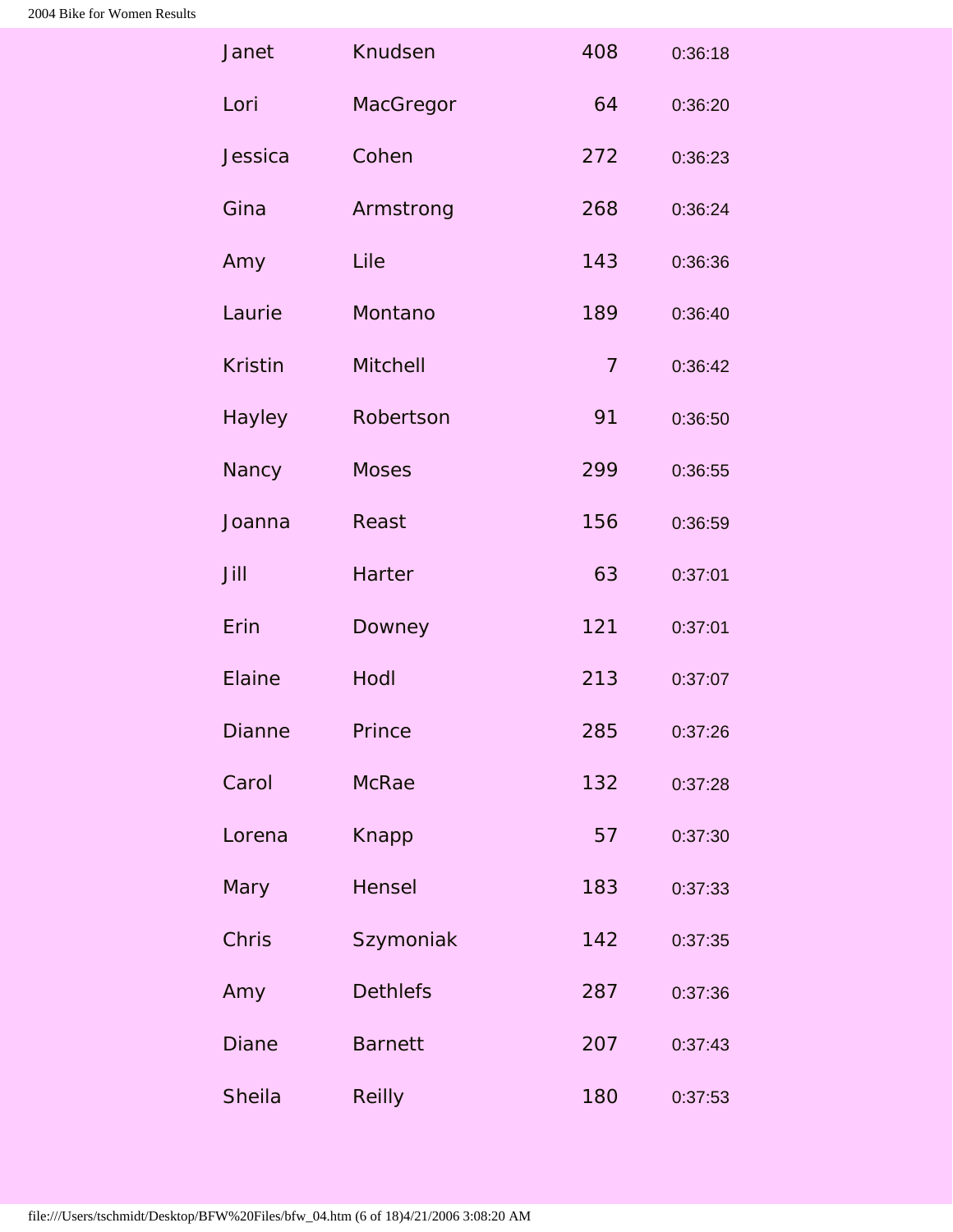| Arielle         | Young           | 446 | 0:37:57 |
|-----------------|-----------------|-----|---------|
| Liz             | Conway          | 482 | 0:37:57 |
| Jenia           | Hannaman        | 152 | 0:37:58 |
| Donna           | <b>Baldwin</b>  | 135 | 0:38:06 |
| Colleen         | Newgaard        | 188 | 0:38:09 |
| <b>Jennifer</b> | <b>Hopkins</b>  | 485 | 0:38:14 |
| Lindsey         | <b>Holmes</b>   | 126 | 0:38:15 |
| Tami            | Wheeler         | 41  | 0:38:16 |
| Cindarella      | Toilefsen       | 39  | 0:38:16 |
| Jeanne          | Fischer         | 159 | 0:38:19 |
| Marcia          | <b>Davis</b>    | 225 | 0:38:20 |
| <b>Stacy</b>    | Wheeler         | 40  | 0:38:23 |
| Carol           | Wren            | 178 | 0:38:24 |
| Lesley          | Hammer          | 270 | 0:38:30 |
| Shareen         | Crosby          | 176 | 0:38:31 |
| Amy             | Kohlhase        | 134 | 0:38:35 |
| Jacy            | <b>Roselius</b> | 123 | 0:38:38 |
| Marian          | Frost           | 174 | 0:38:42 |
| Lauren          | Wilson          | 92  | 0:38:49 |
| Karen           | Lester          | 360 | 0:38:54 |
| Cathy           | Giessel         | 171 | 0:38:55 |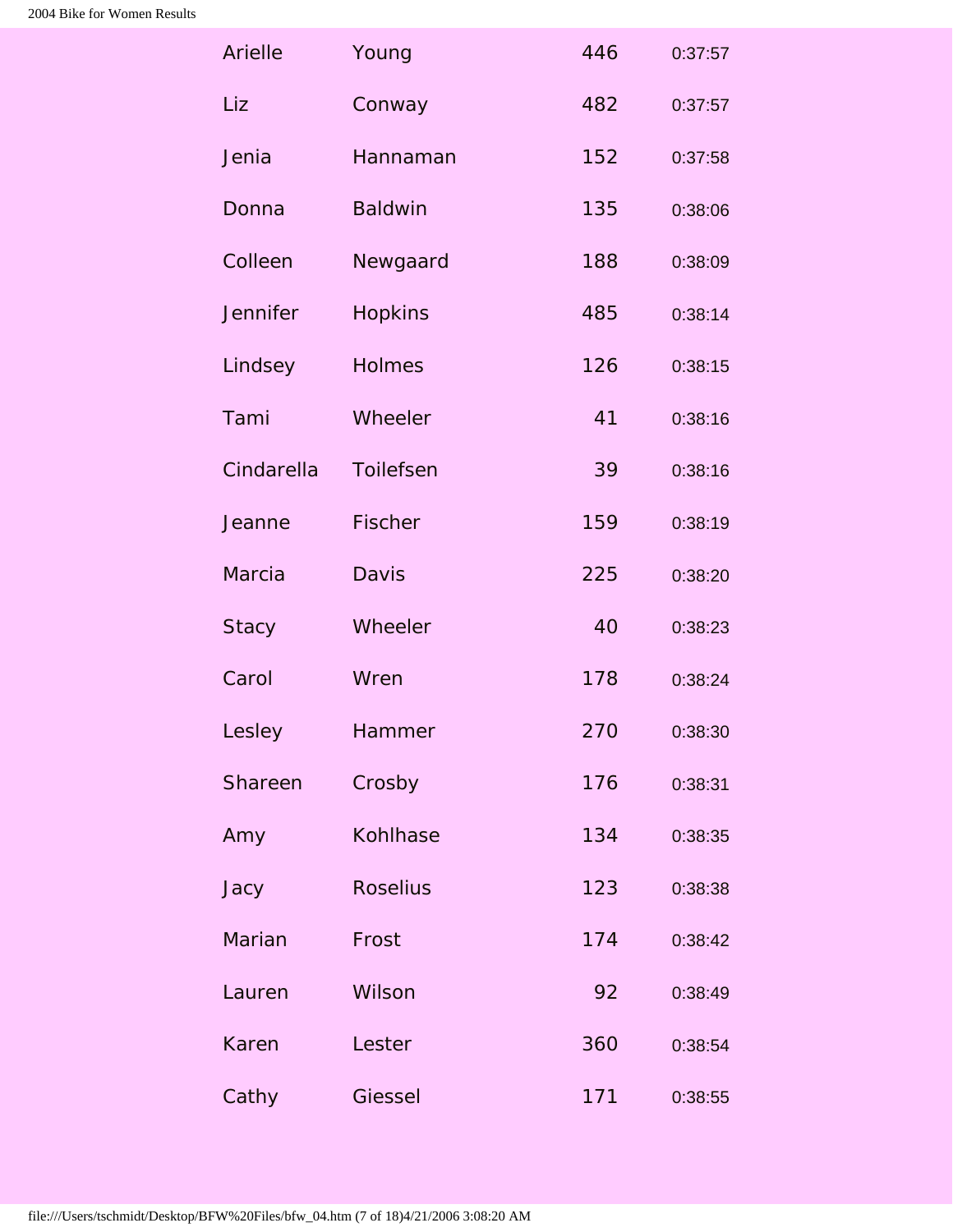| Cindy         | <b>Hendel</b> | 296 | 0:38:59 |
|---------------|---------------|-----|---------|
| Jackie        | Whitlock      | 228 | 0:39:06 |
| <b>Beth</b>   | Walker        | 262 | 0:39:12 |
| Colleen       | Oldfield      | 294 | 0:39:22 |
| Katherine     | O'Grady       | 321 | 0:39:24 |
| Angela        | <b>Sipe</b>   | 58  | 0:39:30 |
| Sandy         | Johnson       | 210 | 0:39:34 |
| Susan         | <b>Miller</b> | 492 | 0:39:36 |
| Deborah       | Ratcliffe     | 167 | 0:39:37 |
| Thomissa      | Comellas      | 254 | 0:39:40 |
| Jamie         | <b>Stazel</b> | 43  | 0:39:40 |
| Allyson       | Youngblood    | 261 | 0:39:41 |
| Janelle       | Cline         | 288 | 0:39:43 |
| Tana          | <b>Stone</b>  | 379 | 0:39:54 |
| Adrienne      | Clingenpeel   | 352 | 0:40:08 |
| <b>Mary</b>   | Vaught        | 203 | 0:40:12 |
| Annie         | Liotta        | 257 | 0:40:18 |
| Andromeda     | Romano-Lax    | 21  | 0:40:19 |
| Kathy         | Nordeen       | 414 | 0:40:22 |
| <b>Hilary</b> | MacDonald     | 291 | 0:40:26 |
| Kacey         | Magestro      | 380 | 0:40:28 |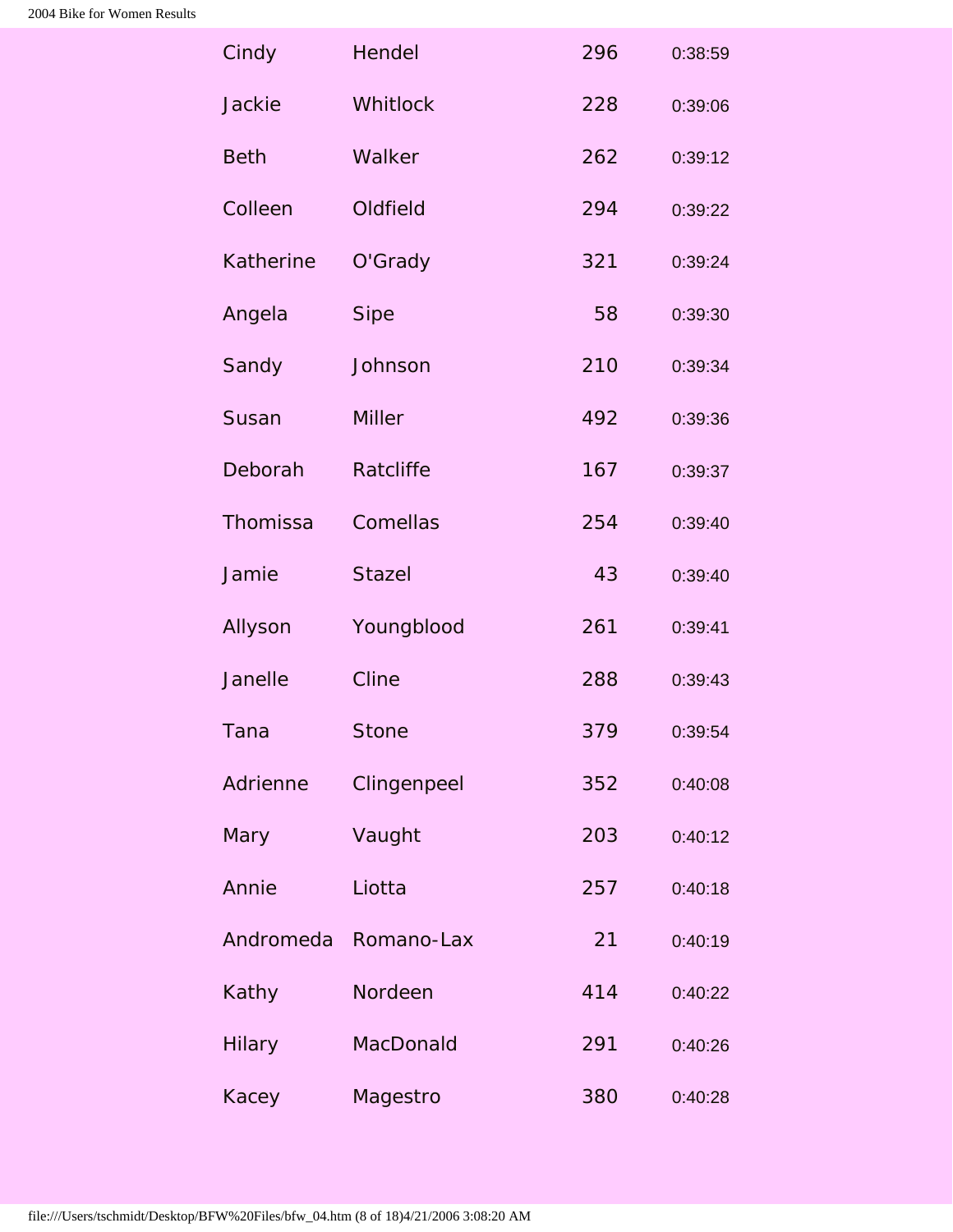| Megan          | Carle           | 222 | 0:40:29 |
|----------------|-----------------|-----|---------|
| <b>Phyllis</b> | Rogers          | 273 | 0:40:33 |
| Karen P.       | Lee             | 150 | 0:40:34 |
| Lana           | <b>Davis</b>    | 402 | 0:40:45 |
| <b>Kathie</b>  | <b>Steele</b>   | 386 | 0:40:47 |
| Karen          | Ferguson        | 20  | 0:40:48 |
| Lynn           | Young           | 445 | 0:40:48 |
| Sarah          | <b>Blake</b>    | 290 | 0:40:50 |
| Patti          | Phillips        | 190 | 0:40:56 |
| <b>Nadine</b>  | Price-Schruefer | 206 | 0:40:57 |
| Christina      | Waters          | 250 | 0:41:04 |
| <b>Michele</b> | Schuh           | 219 | 0:41:06 |
| Lynne          | Keilman-Cluz    | 361 | 0:41:07 |
| Samantha       | Halpin          | 409 | 0:41:19 |
| Idamarie       | Piccard         | 37  | 0:41:25 |
| Gail           | Schiemann       | 226 | 0:41:30 |
| Patti          | <b>Brassard</b> | 426 | 0:41:30 |
| Emily          | <b>Brassard</b> | 424 | 0:41:32 |
| Rachel         | Lemon           | 289 | 0:41:37 |
| Wendy          | Costantine      | 161 | 0:41:37 |
| Chera          | <b>Boom</b>     | 137 | 0:41:52 |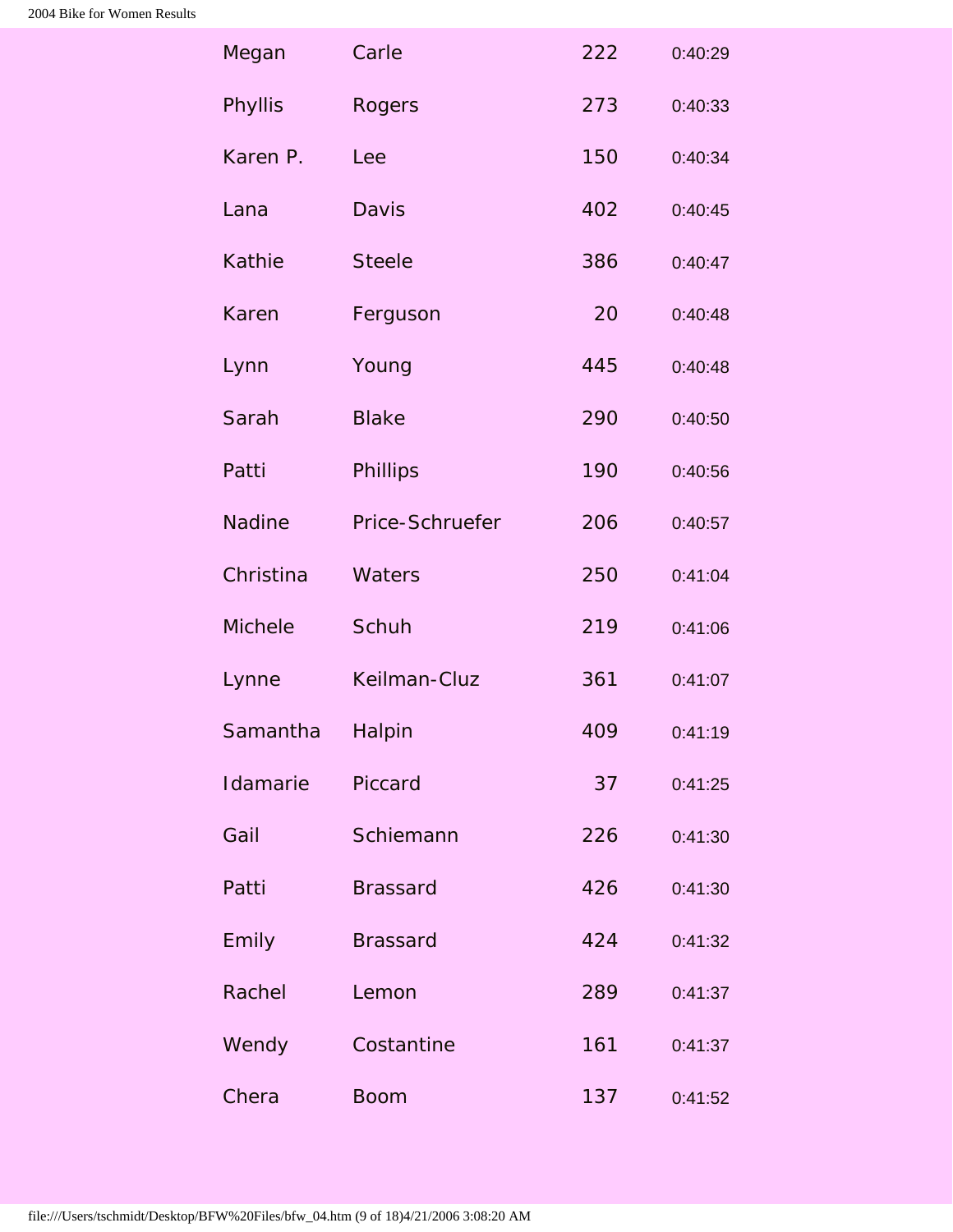| Lyn             | <b>Clark</b>    | 260 | 0:41:52 |
|-----------------|-----------------|-----|---------|
| <b>Sherry</b>   | Dugan           | 404 | 0:41:54 |
| Jacqueline      | <b>Miller</b>   | 313 | 0:42:02 |
| Ella            | Berryhill       | 453 | 0:42:03 |
| Susan           | <b>Teel</b>     | 387 | 0:42:07 |
| <b>Brenna</b>   | Egeland         | 274 | 0:42:14 |
| Peerooza        | Hataria         | 224 | 0:42:30 |
| Debbi           | Heinen          | 181 | 0:42:33 |
| Donna           | <b>Dewhurst</b> | 93  | 0:42:33 |
| Maureen         | Smith           | 271 | 0:42:41 |
| April           | Gunther         | 312 | 0:42:42 |
| <b>Jennifer</b> | Henderson       | 484 | 0:42:44 |
| Rebakah         | <b>Moras</b>    | 42  | 0:42:53 |
| Jennifer        | Carlson         | 244 | 0:42:54 |
| Susanne         | Comellas        | 255 | 0:42:59 |
| Patricia        | Geitz           | 38  | 0:43:03 |
| Debbie          | Wackowski       | 406 | 0:43:05 |
| Joan            | <b>Kluwe</b>    | 377 | 0:43:15 |
| Jody            | Clingenpeel     | 357 | 0:43:24 |
| Marge           | Larson          | 136 | 0:43:29 |
| Amy             | <b>Brassard</b> | 422 | 0:43:29 |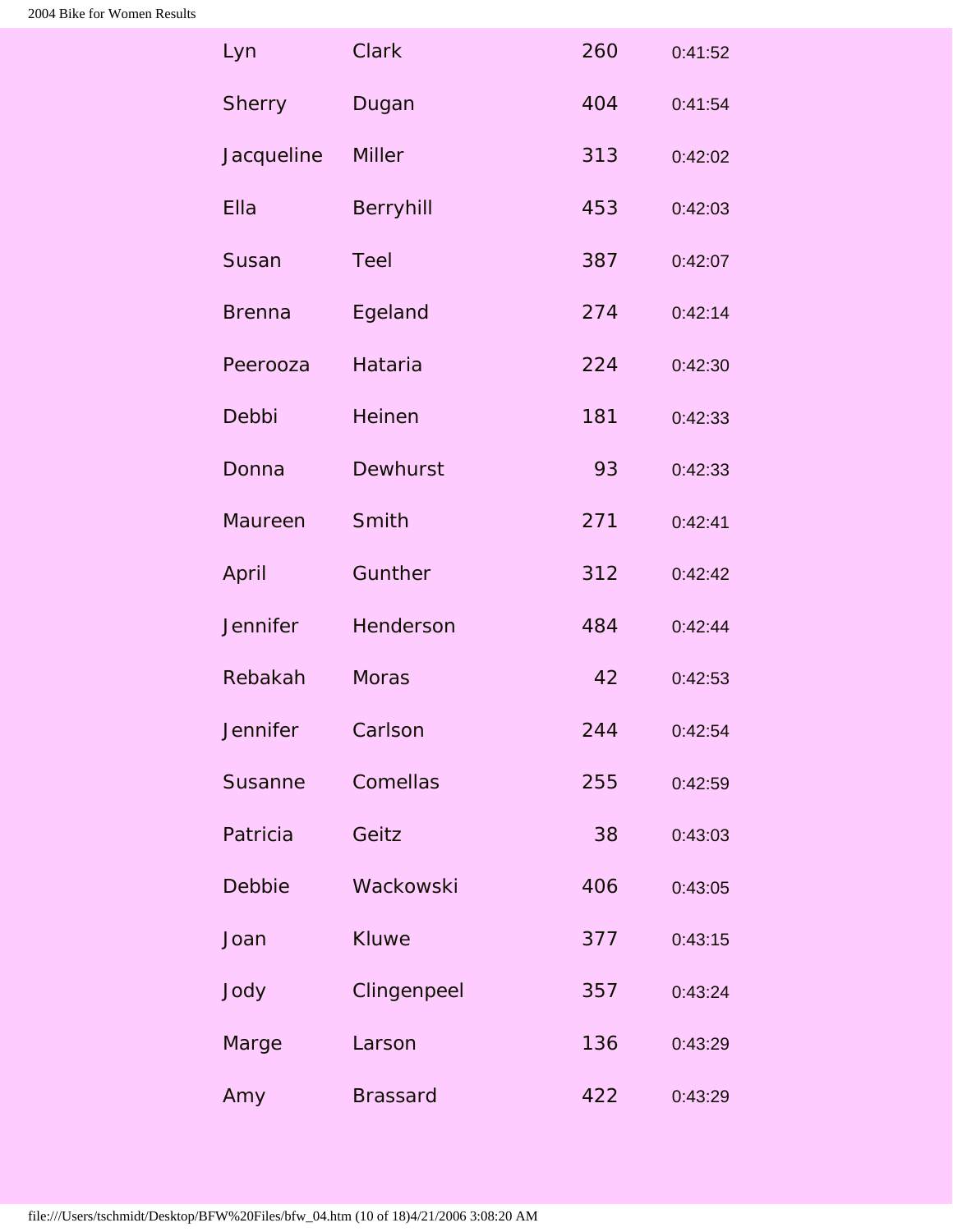| <b>Tuyet</b>       | Smallwood    | 382 | 0:43:30 |
|--------------------|--------------|-----|---------|
| Elizabeth          | Wheatall     | 170 | 0:43:41 |
| Ruth               | Rosewarne    | 128 | 0:43:43 |
| Trish/Tyanna Baker |              | 502 | 0:43:50 |
| Kathy              | Dale         | 267 | 0:43:57 |
| Suzanne            | Schweitzer   | 407 | 0:43:58 |
| Alexandra          | Hagler       | 245 | 0:44:10 |
| <b>Barbara</b>     | Abercrombie  | 394 | 0:44:30 |
| <b>Vick</b>        | Schrader     | 133 | 0:44:34 |
| Courtney           | Darnell      | 355 | 0:44:34 |
| Cheri              | Martinson    | 227 | 0:44:34 |
| Deanna             | Roering      | 166 | 0:44:38 |
| Marilyn            | Porter       | 259 | 0:44:47 |
| Eulatia            | Velasquez    | 124 | 0:44:54 |
| Kaylen             | Hall         | 303 | 0:44:54 |
| <b>Kris</b>        | Hall         | 304 | 0:44:55 |
| <b>Sherri</b>      | Douglas      | 454 | 0:45:03 |
| <b>Barbara</b>     | Paduch       | 163 | 0:45:08 |
| <b>Shirley</b>     | Pittz        | 29  | 0:45:15 |
| <b>Brenna</b>      | Pertner      | 384 | 0:45:20 |
| Fran               | Lautenberger | 452 | 0:45:21 |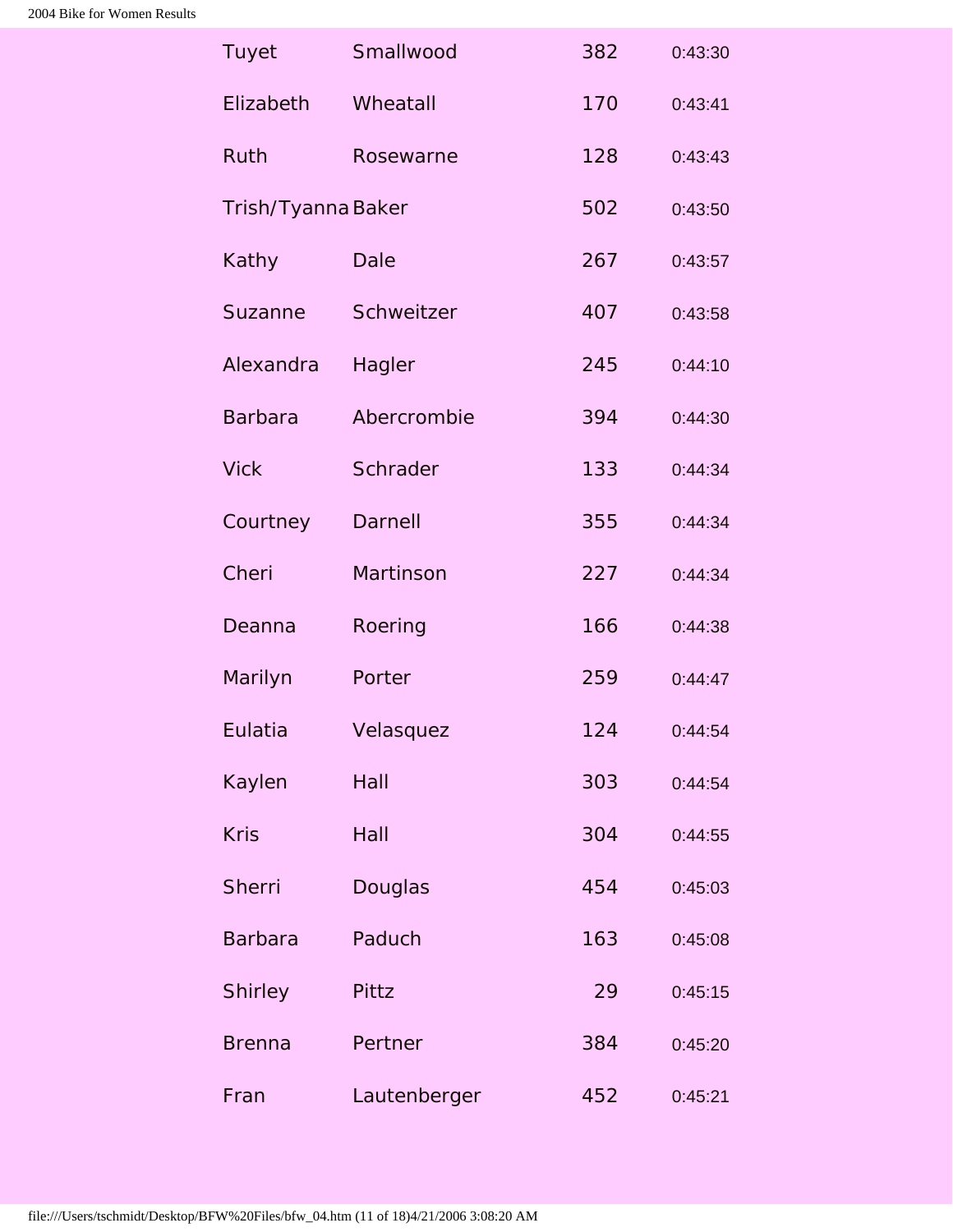| Emily            | <b>Rogers</b>  | 276 | 0:45:24 |
|------------------|----------------|-----|---------|
| Megan            | Poulson        | 256 | 0:45:29 |
| Susan            | Lindquist      | 483 | 0:46:01 |
| Claudette        | Hixon          | 185 | 0:46:11 |
| <b>Barbara</b>   | <b>Digert</b>  | 338 | 0:46:26 |
| Mary             | Cochlan-Vendl  | 458 | 0:46:34 |
| <b>Marchelle</b> | <b>Kesler</b>  | 434 | 0:46:36 |
| Valerie          | <b>Kirk</b>    | 364 | 0:46:47 |
| MacKenzie        | <b>Kesler</b>  | 433 | 0:47:05 |
| Christian        | DeMolina       | 388 | 0:47:08 |
| Tia              | Halpin         | 410 | 0:47:11 |
| Chelsie          | Morrison-Heath | 472 | 0:47:14 |
| Deb              | Meyer          | 457 | 0:47:19 |
| Heidi            | <b>Rogers</b>  | 275 | 0:47:28 |
| Megan            | Ryan           | 277 | 0:47:29 |
| <b>Sally</b>     | Timp           | 315 | 0:47:29 |
| Cindy            | Prewett        | 480 | 0:47:30 |
| <b>Marissa</b>   | Clingenpeel    | 356 | 0:47:37 |
| Rochelle         | Hart           | 425 | 0:47:46 |
| Rosalyn          | <b>Kuhle</b>   | 314 | 0:47:57 |
| Julie            | Pratt          | 383 | 0:48:07 |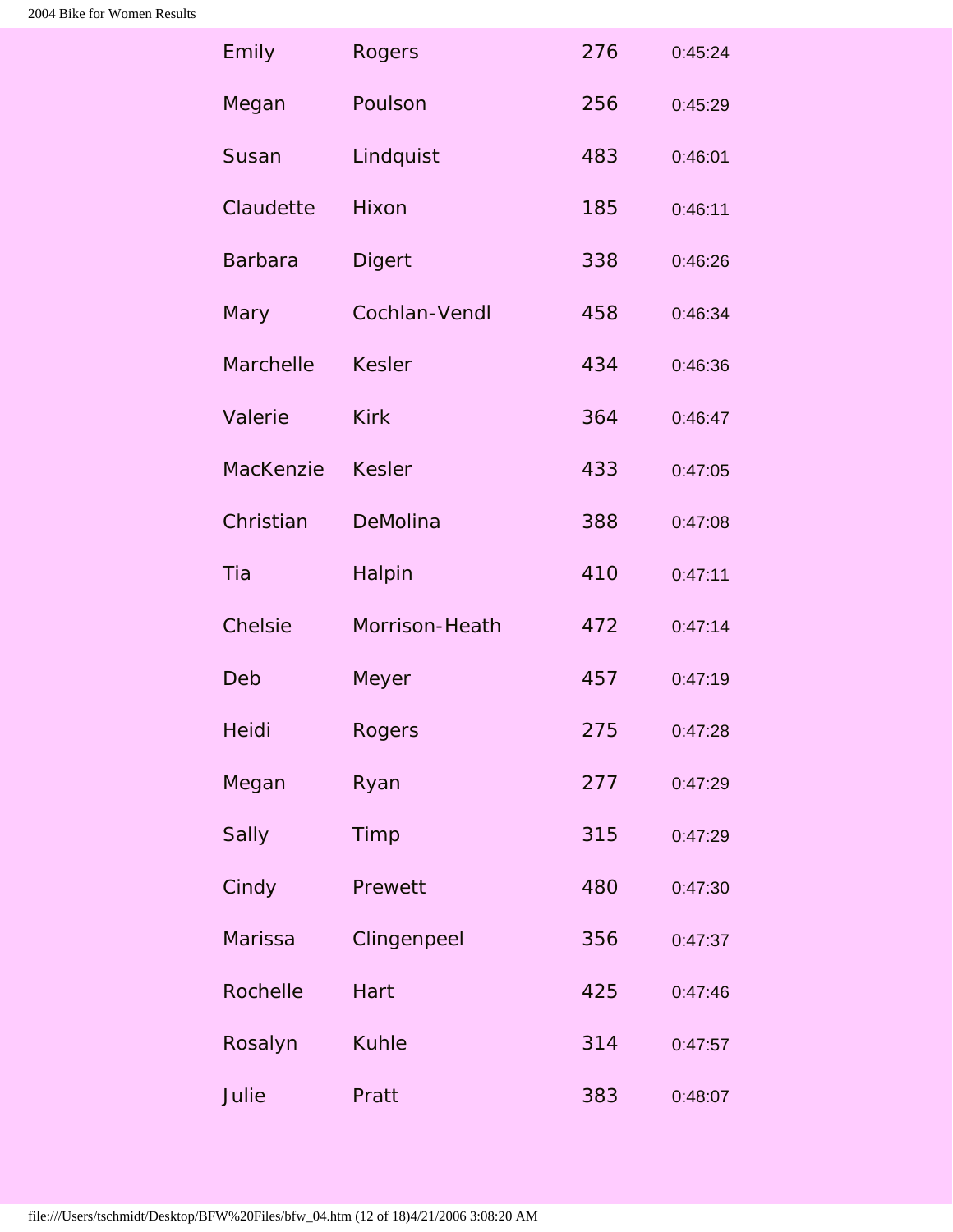| Debbie        | Murray                 | 131 | 0:48:19 |
|---------------|------------------------|-----|---------|
| Judith        | <b>Brendel</b>         | 301 | 0:48:26 |
| Julie         | Matthews               | 403 | 0:48:30 |
| Anne          | Newman                 | 405 | 0:48:31 |
| <b>Elyse</b>  | Shellenbaum            | 369 | 0:48:34 |
| <b>Diane</b>  | Shellenbaum            | 368 | 0:48:35 |
| Tara          | Murray                 | 130 | 0:48:47 |
| Jamie         | <b>Patterson-Simes</b> | 151 | 0:48:49 |
| Jheri         | <b>Ross</b>            | 475 | 0:48:51 |
| Paula         | <b>Field</b>           | 269 | 0:48:52 |
| <b>Jackie</b> | Kapper                 | 390 | 0:48:55 |
| Marty         | Cashen                 | 385 | 0:48:59 |
| Madison       | Vania                  | 335 | 0:49:11 |
| Erin          | Cahalane               | 347 | 0:49:11 |
| <b>Tracie</b> | <b>Ross</b>            | 474 | 0:49:21 |
| Karen         | Heath                  | 473 | 0:49:24 |
| <b>Brandi</b> | <b>Tims</b>            | 310 | 0:49:28 |
| Tami          | Vania                  | 336 | 0:49:35 |
| <b>Shelly</b> | <b>Schmitt</b>         | 444 | 0:49:44 |
| Renae         | <b>Davis</b>           | 401 | 0:49:48 |
| Sandy         | Erickson               | 223 | 0:50:21 |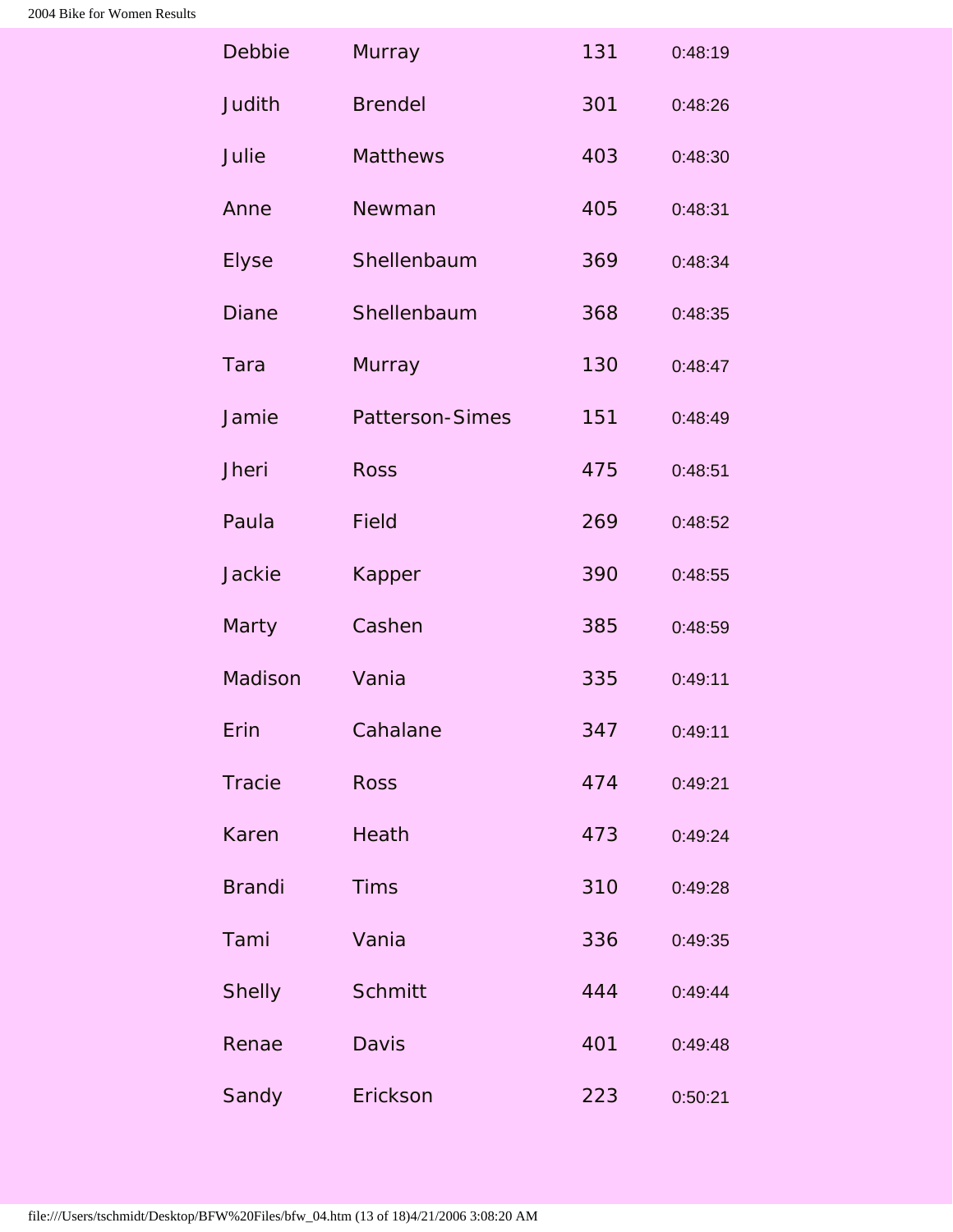| Mackenzie       | Morrison-Heath | 471 | 0:50:23 |
|-----------------|----------------|-----|---------|
| Jenny           | Mosher         | 362 | 0:50:33 |
| Megan           | Seaman         | 333 | 0:50:34 |
| <b>Merielle</b> | Vania          | 334 | 0:50:34 |
| JudyAnn         | Farris         | 378 | 0:50:35 |
| Stephanie       | <b>Kirk</b>    | 363 | 0:50:44 |
| Toby            | Golden         | 332 | 0:51:00 |
| Rosa            | Meehan         | 221 | 0:51:07 |
| Linda           | Wetzel         | 397 | 0:51:20 |
| Aubrie          | Golden         | 331 | 0:51:23 |
| Katharina       | Kaltenbacher   | 498 | 0:51:27 |
| <b>Saira</b>    | <b>Bradner</b> | 220 | 0:51:36 |
| Jenny           | Wetzel         | 396 | 0:51:49 |
| Sarah           | Rule           | 46  | 0:52:19 |
| Katie           | Cahalane       | 345 | 0:52:37 |
| Heather         | <b>McNeil</b>  | 25  | 0:52:48 |
| Sharon          | Anderson       | 28  | 0:52:55 |
| Marlena         | Merchant       | 306 | 0:52:59 |
| Lauren          | <b>Bradley</b> | 346 | 0:52:59 |
| Bev             | <b>Bradley</b> | 350 | 0:53:00 |
| Leilamae        | Merchant       | 307 | 0:53:00 |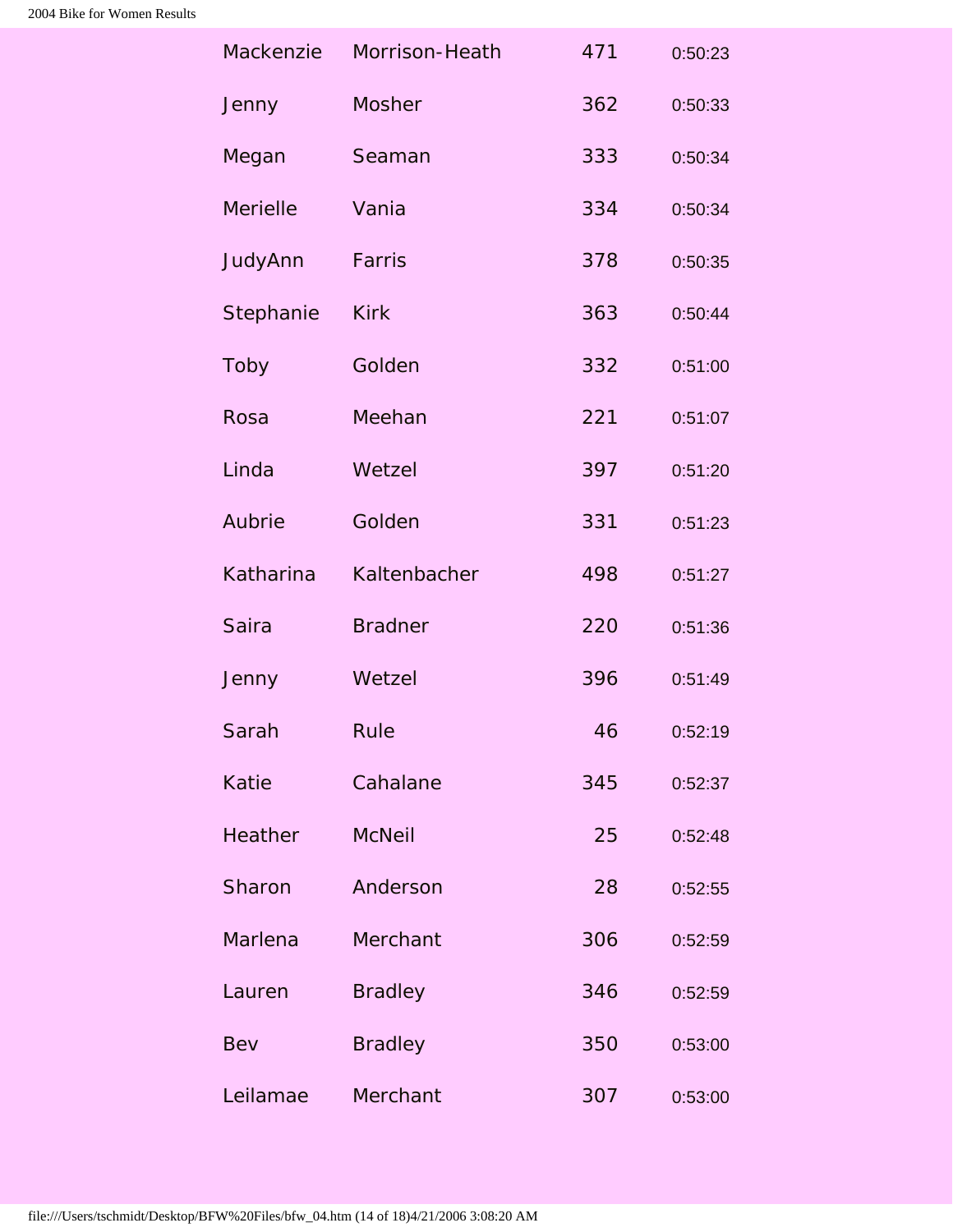| <b>Alexis</b>   | Hart             | 423 | 0:53:02 |
|-----------------|------------------|-----|---------|
| <b>Krystal</b>  | Stubblefield     | 435 | 0:53:38 |
| Debbie          | <b>Murray</b>    | 413 | 0:53:44 |
| <b>Babette</b>  | Mayo             | 488 | 0:53:55 |
| Holli           | Carlson          | 209 | 0:53:59 |
| Val             | Tobin            | 326 | 0:54:04 |
| <b>Briana</b>   | Tobin            | 325 | 0:54:08 |
| Caryn           | Tillman          | 469 | 0:54:08 |
| <b>Briana</b>   | Mitchell         | 348 | 0:54:19 |
| Stephanie       | <b>Stewart</b>   | 468 | 0:54:30 |
| <b>Star</b>     | Poe              | 16  | 0:54:32 |
| Katie           | <b>Burzinski</b> | 442 | 0:54:32 |
| Cheryl          | Duda             | 462 | 0:54:35 |
| Janet           | Tillman          | 470 | 0:54:44 |
| Sandra          | Rudd             | 15  | 0:55:00 |
| Padi            | Wallace          | 366 | 0:55:06 |
| Savannah        | Wells            | 450 | 0:55:14 |
| Carolyn         | Franks           | 464 | 0:55:14 |
| Chryssie        | <b>Bennett</b>   | 320 | 0:55:19 |
| Allie           | <b>Burroughs</b> | 292 | 0:55:26 |
| <b>Danielle</b> | Levine           | 253 | 0:55:27 |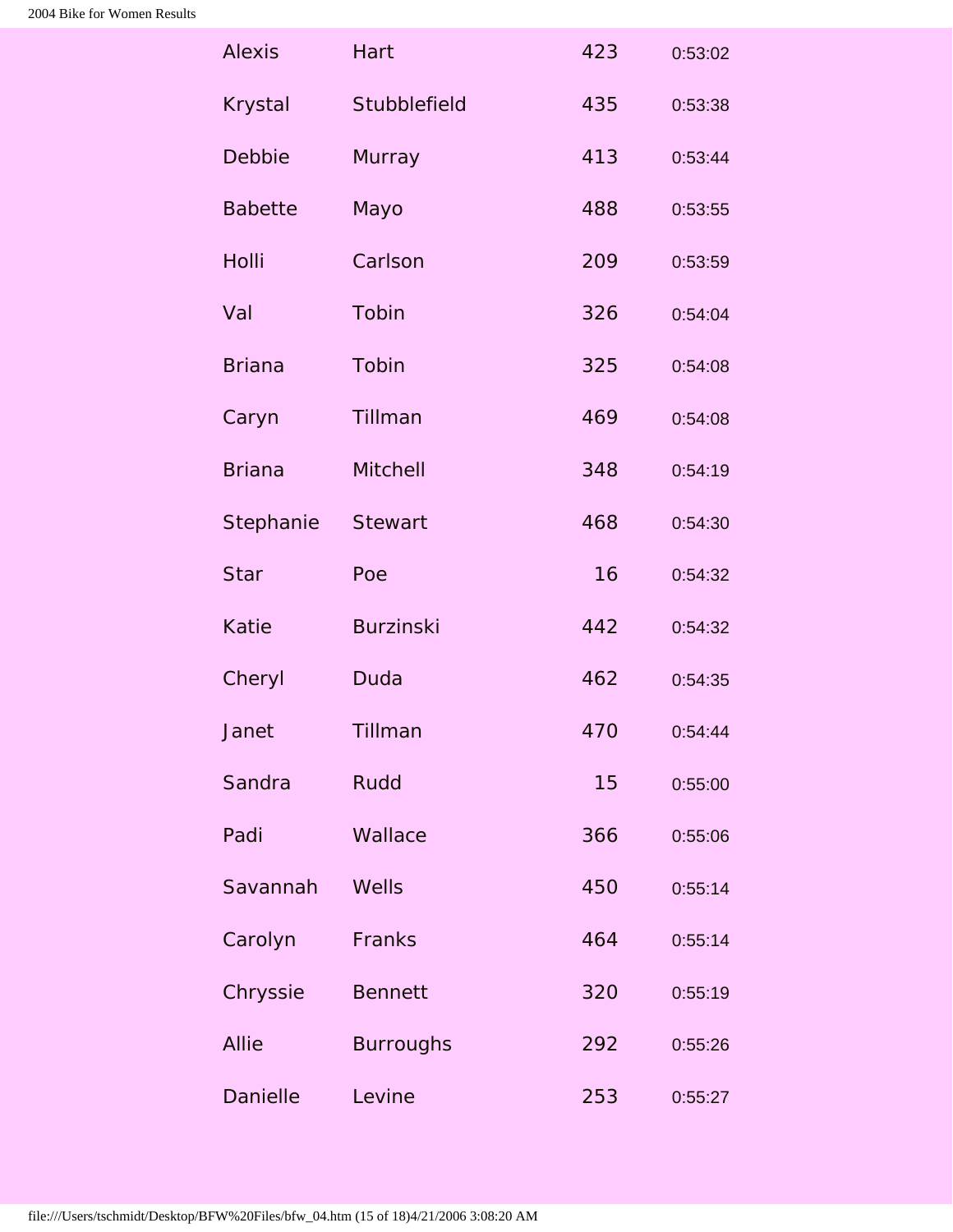| Leslie        | Saarten             | 122 | 0:55:32 |
|---------------|---------------------|-----|---------|
| Paula         | <b>Brown Taylor</b> | 491 | 0:55:37 |
| Leslie        | Howard              | 319 | 0:55:50 |
| Debra         | Wright              | 252 | 0:55:59 |
| Melissa       | <b>Taylor</b>       | 490 | 0:56:05 |
| Lorayne       | Thompson            | 415 | 0:56:08 |
| <b>Marla</b>  | <b>Walters</b>      | 389 | 0:56:13 |
| Coleen        | Fett                | 47  | 0:56:20 |
| Marti         | Pausback            | 323 | 0:56:28 |
| Penny         | <b>Burroughs</b>    | 293 | 0:56:36 |
| <b>Alice</b>  | Michaelson          | 324 | 0:56:54 |
| Kate          | <b>Durkin</b>       | 238 | 0:57:28 |
| Paige         | Green               | 430 | 0:59:20 |
| Kerri         | Hancock             | 495 | 0:59:20 |
| Emma          | <b>Digert</b>       | 337 | 0:59:23 |
| Amy           | Cahalane            | 344 | 1:00:07 |
| Amanda        | <b>Bradley</b>      | 349 | 1:00:08 |
| Stephanie     | <b>Bouchard</b>     | 24  | 1:00:09 |
| Donna         | Cahalane            | 351 | 1:00:27 |
| Jillian       | Fletcher            | 33  | 1:00:55 |
| <b>Murray</b> | <b>McCormick</b>    | 26  | 1:00:59 |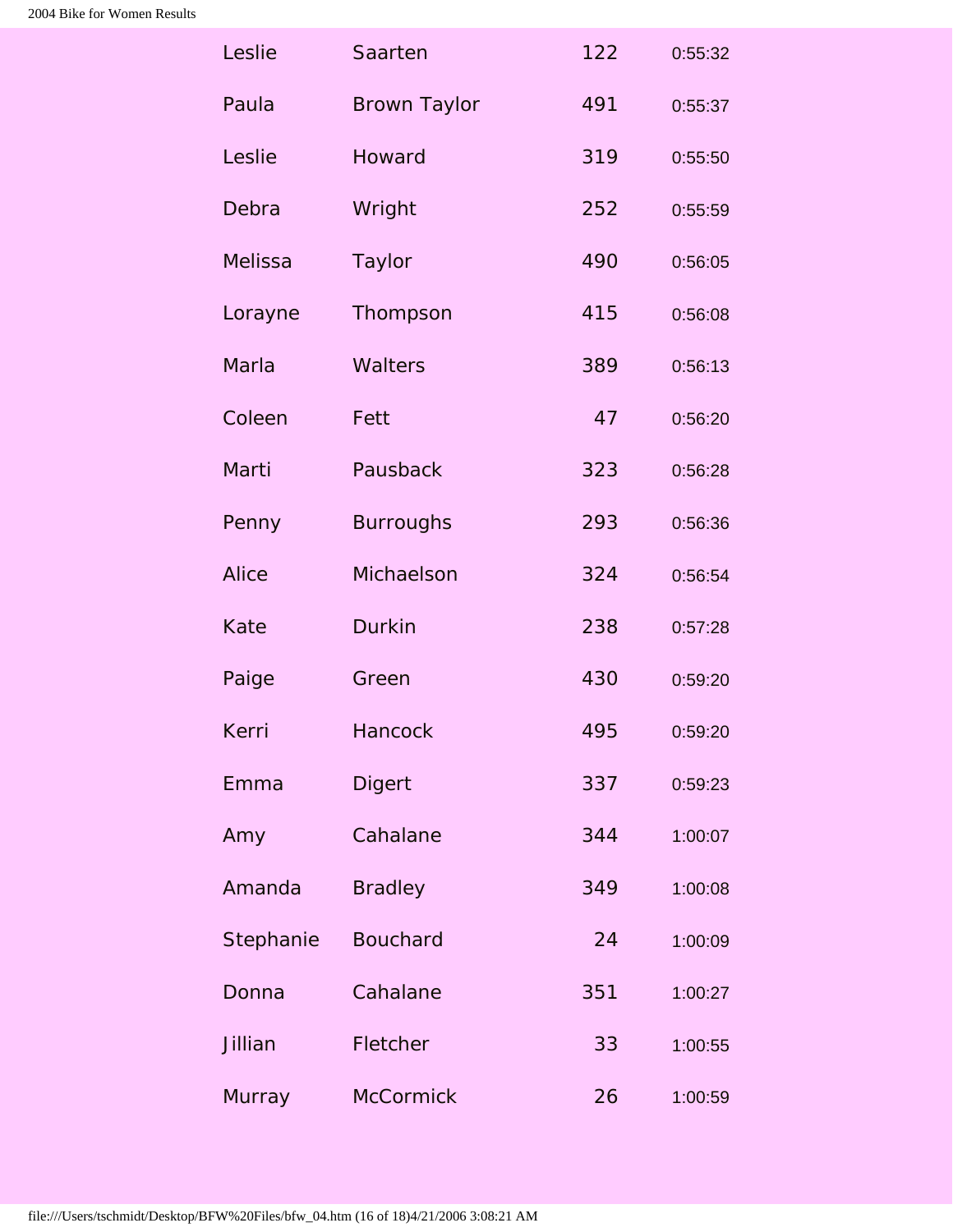| Ellen         | Simpson         | 419 | 1:01:07 |
|---------------|-----------------|-----|---------|
| Lisa          | Johnson         | 418 | 1:01:09 |
| Rene          | Vania           | 448 | 1:01:34 |
| Veronica      | Vania           | 447 | 1:01:35 |
| Simone        | Gutberlet       | 237 | 1:01:35 |
| Jill          | Montague        | 496 | 1:02:12 |
| Amanda        | Zarzoza         | 497 | 1:02:13 |
| Ally          | <b>Beischer</b> | 456 | 1:03:32 |
| Johanne       | Whalen          | 455 | 1:03:34 |
| <b>Nicole</b> | <b>Sanders</b>  | 481 | 1:03:56 |
| Erica         | Conway          | 479 | 1:04:19 |
| Janet         | Kelly           | 478 | 1:04:58 |
| Paula         | Green           | 429 | 1:05:17 |
| Angela        | Wilson          | 48  | 1:06:28 |
| Rachel        | <b>Hughes</b>   | 477 | 1:08:37 |
| Pam           | <b>Hughes</b>   | 476 | 1:09:07 |
| <b>Brit</b>   | Murphy          | 459 | 1:09:54 |
| Michele       | Murphy          | 460 | 1:09:54 |
| Veronica      | Vania           | 343 | 1:10:12 |
| Courtney      | <b>Brown</b>    | 339 | 1:11:16 |
| Rhiannon      | Johnson         | 437 | 1:16:07 |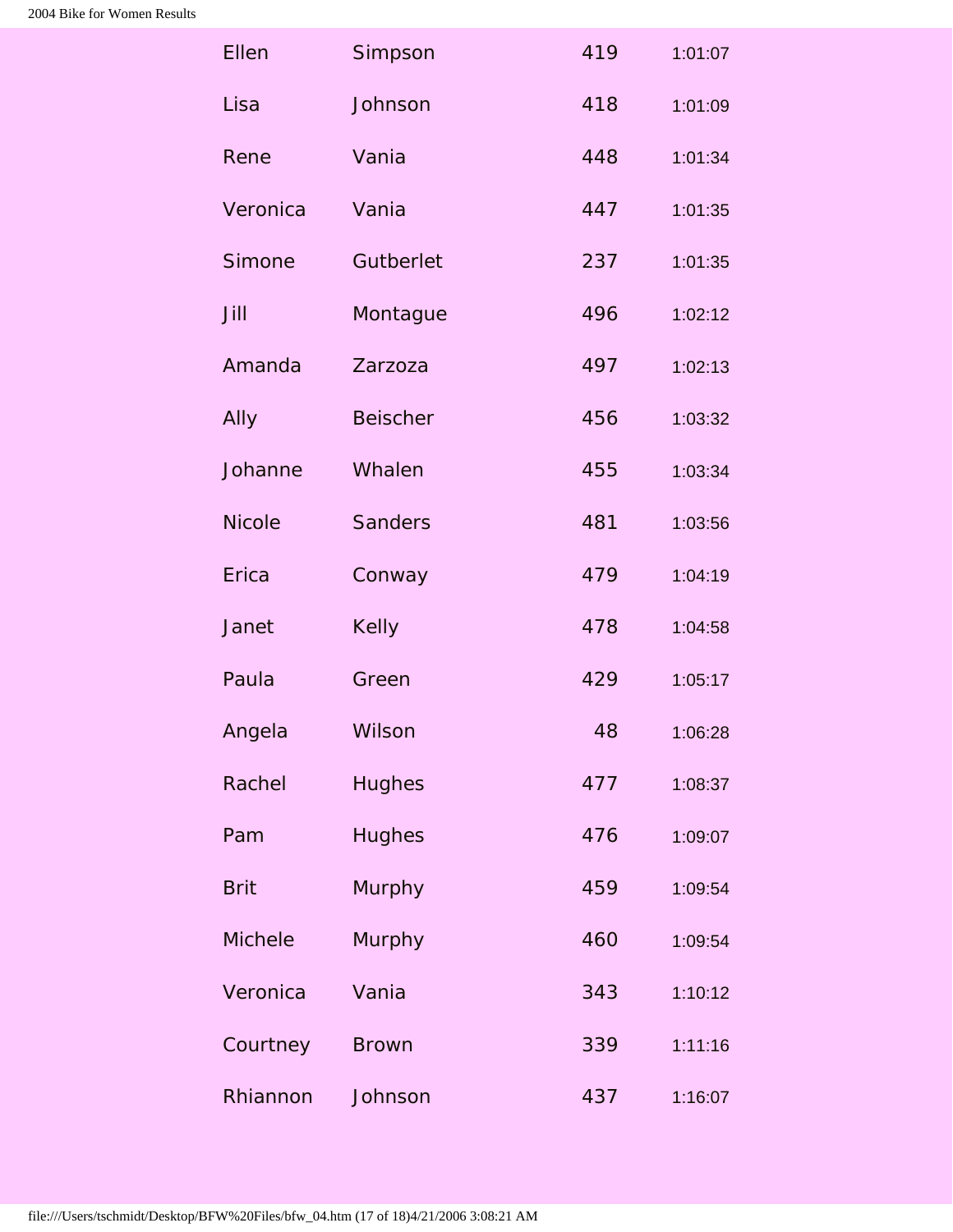| Dawn           | Johnson       | 436 | 1:16:11 |
|----------------|---------------|-----|---------|
| Alison         | Alexander     | 439 | 1:17:04 |
| <b>Hailee</b>  | <b>Brown</b>  | 341 | 1:19:29 |
| Morgan         | <b>Brown</b>  | 359 | 1:19:35 |
| Kim            | <b>Brown</b>  | 358 | 1:19:36 |
| Debbie         | <b>Brown</b>  | 340 | 1:20:00 |
| Lorna          | Merchant      | 305 | 1:24:54 |
| <b>Kelsey</b>  | Hall          | 308 | 1:25:02 |
| Sarah          | <b>Peters</b> | 420 | 1:25:43 |
| Kathy          | <b>Keck</b>   | 421 | 1:25:44 |
| Alexandra      | Potter        | 302 | 1:30:34 |
| Marilyn        | Stubblefield  | 438 | 2:02:47 |
| <b>Barbara</b> | Emery         | 391 | 2:15:25 |

[Top](#page-0-0)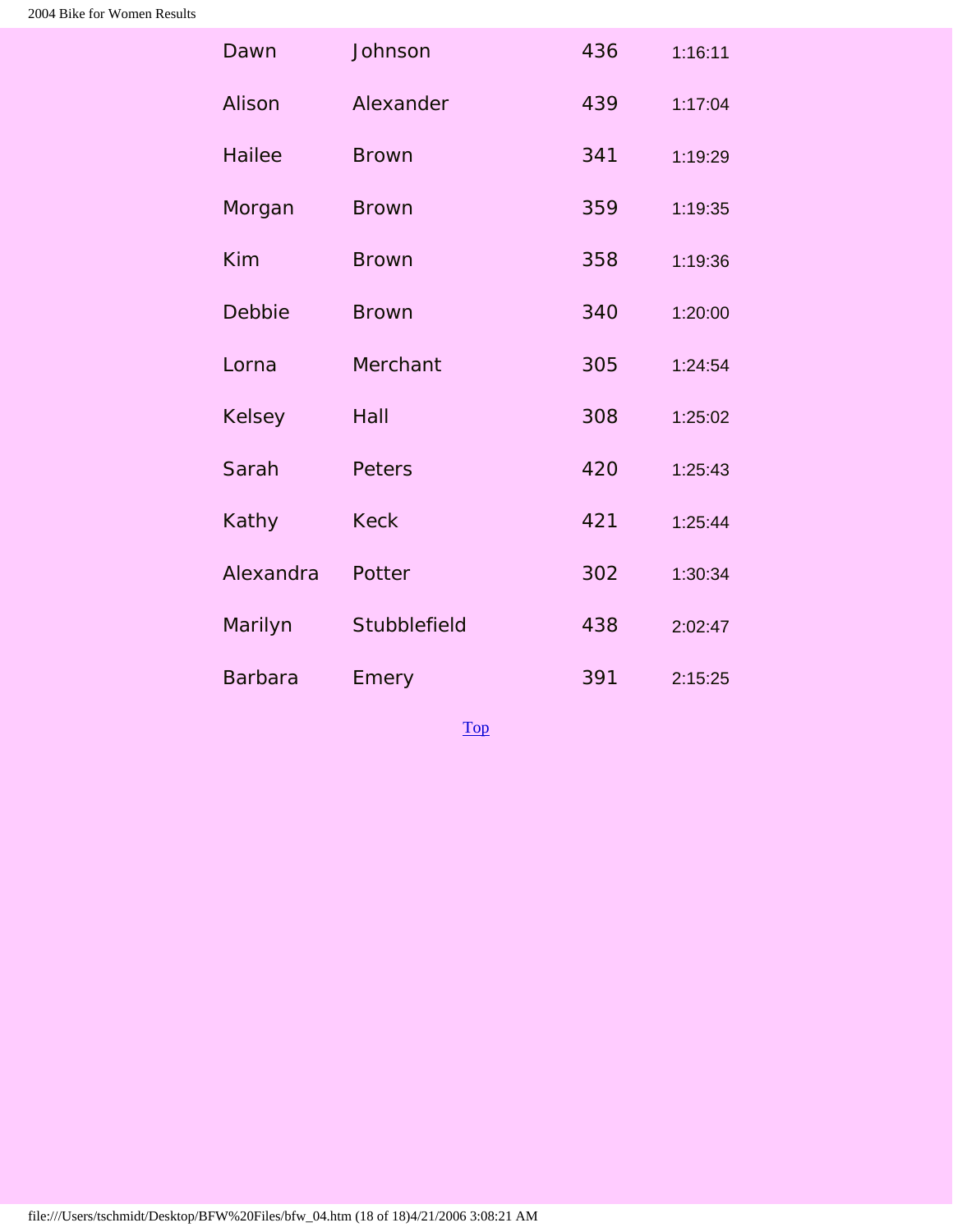#### **2004 Bike for Women Results**

**Sunday, May 2, 2004 at Chugiak H.S.**

#### <span id="page-18-2"></span><span id="page-18-0"></span>**Age Groups:**

[5-9](#page-32-0) [10-14](#page-18-1) [15-19](#page-20-0) [20-24](#page-21-0) [25-29](#page-22-0) [30-34](#page-23-0) [35-39](#page-18-0) [40-44](#page-27-0) [45-49](#page-29-0) [50-54](#page-31-0) [55-59](#page-32-1) [60-64](#page-33-0) [65-69](#page-34-0)

**[Click here for Tandem team](#page-34-1)**

### **[Click here to see results sorted by time](#page-0-1)**

<span id="page-18-1"></span>

| <b>Overall Place</b> |                 |              |             |                    | <b>Age Group</b> |
|----------------------|-----------------|--------------|-------------|--------------------|------------------|
| 18                   | Doreen          | Rossberg     | <b>Time</b> | 0:29:37 Not Listed |                  |
| 51                   | Laurie          | Dworian      |             | 0:33:05 Not Listed |                  |
| 117                  | Lorena          | Knapp        |             | 0:37:30 Not Listed |                  |
| 194                  | Maureen         | Smith        |             | 0:42:41 Not Listed |                  |
| 196                  | <b>Jennifer</b> | Henderson    |             | 0:42:44 Not Listed |                  |
| 203                  | Jody            | Clingenpeel  |             | 0:43:24 Not Listed |                  |
| 342                  | Janet           | <b>Kelly</b> |             | 1:04:58 Not Listed |                  |
| 353                  | Alison          | Alexander    |             | 1:17:04 Not Listed |                  |
| 10                   | Mikaela         | Mulder       |             | 0:28:15            | $10 - 14$        |
| 12                   | Tara            | Murray       |             | 0:28:38            | $10 - 14$        |
| 43                   | Kinsey          | Loan         |             | 0:32:28            | $10 - 14$        |
| 84                   | Petra           | Davis        |             | 0:34:56            | $10 - 14$        |
| 124                  | Liz             | Conway       |             | 0:37:57            | $10 - 14$        |
| 134                  | <b>Stacy</b>    | Wheeler      |             | 0:38:23            | $10 - 14$        |
| 141                  | Lauren          | Wilson       |             | 0:38:49            | $10 - 14$        |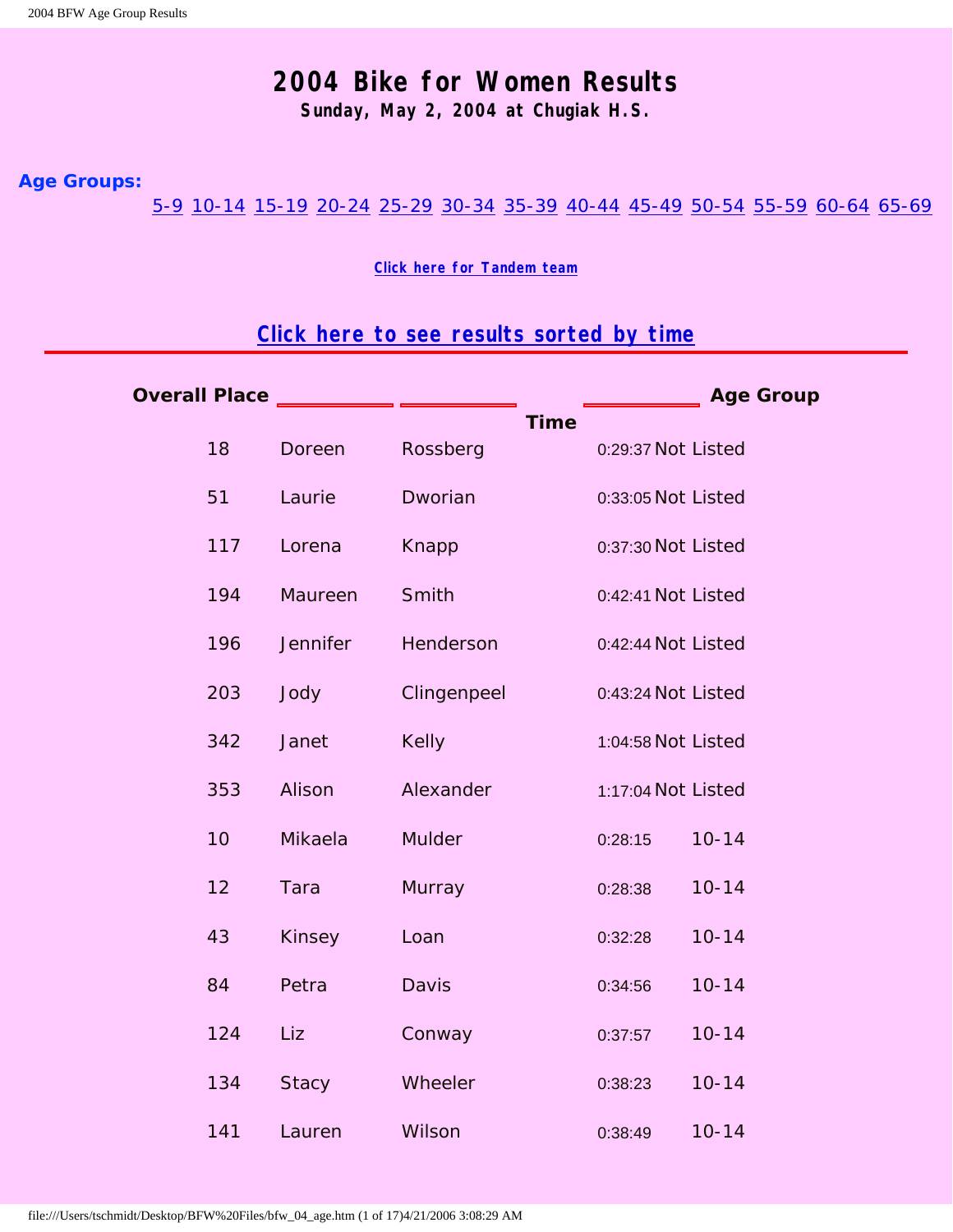| 152 | Thomissa      | Comellas        | 0:39:40 | $10 - 14$ |
|-----|---------------|-----------------|---------|-----------|
| 159 | Annie         | Liotta          | 0:40:18 | $10 - 14$ |
| 181 | Emily         | <b>Brassard</b> | 0:41:32 | $10 - 14$ |
| 188 | Ella          | Berryhill       | 0:42:03 | $10 - 14$ |
| 190 | <b>Brenna</b> | Egeland         | 0:42:14 | $10 - 14$ |
| 207 | Elizabeth     | Wheatall        | 0:43:41 | $10 - 14$ |
| 214 | Courtney      | Darnell         | 0:44:34 | $10 - 14$ |
| 219 | Kaylen        | Hall            | 0:44:54 | $10 - 14$ |
| 226 | Emily         | Rogers          | 0:45:24 | $10 - 14$ |
| 233 | Valerie       | <b>Kirk</b>     | 0:46:47 | $10 - 14$ |
| 236 | Tia           | Halpin          | 0:47:11 | $10 - 14$ |
| 237 | Chelsie       | Morrison-Heath  | 0:47:14 | $10 - 14$ |
| 239 | <b>Heidi</b>  | Rogers          | 0:47:28 | $10 - 14$ |
| 240 | Megan         | Ryan            | 0:47:29 | $10 - 14$ |
| 243 | Marissa       | Clingenpeel     | 0:47:37 | $10 - 14$ |
| 253 | Tara          | Murray          | 0:48:47 | $10 - 14$ |
| 255 | <b>Jheri</b>  | <b>Ross</b>     | 0:48:51 | $10 - 14$ |
| 259 | Madison       | Vania           | 0:49:11 | $10 - 14$ |
| 260 | Erin          | Cahalane        | 0:49:11 | $10 - 14$ |
| 268 | Mackenzie     | Morrison-Heath  | 0:50:23 | $10 - 14$ |
| 270 | Megan         | Seaman          | 0:50:34 | $10 - 14$ |
| 277 | Aubrie        | Golden          | 0:51:23 | $10 - 14$ |
| 286 | Lauren        | <b>Bradley</b>  | 0:52:59 | $10 - 14$ |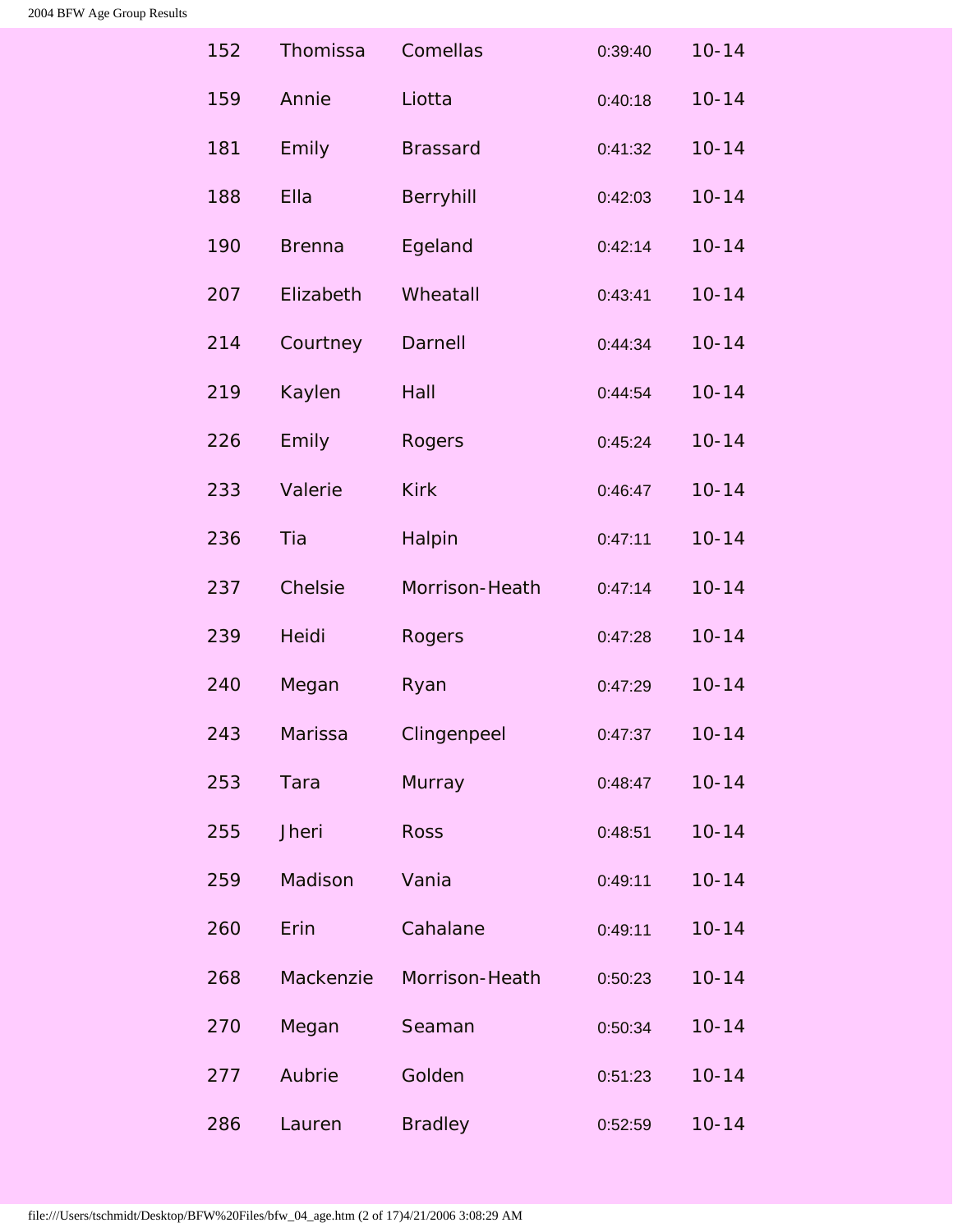<span id="page-20-0"></span>

| 288            | Leilamae       | Merchant         | 0:53:00 | $10 - 14$ |
|----------------|----------------|------------------|---------|-----------|
| 289            | <b>Alexis</b>  | Hart             | 0:53:02 | $10 - 14$ |
| 290            | <b>Krystal</b> | Stubblefield     | 0:53:38 | $10 - 14$ |
| 297            | <b>Briana</b>  | Mitchell         | 0:54:19 | $10 - 14$ |
| 306            | Carolyn        | Franks           | 0:55:14 | $10 - 14$ |
| 307            | Chryssie       | <b>Bennett</b>   | 0:55:19 | $10 - 14$ |
| 308            | <b>Allie</b>   | <b>Burroughs</b> | 0:55:26 | $10 - 14$ |
| 322            | Paige          | Green            | 0:59:20 | $10 - 14$ |
| 323            | Kerri          | <b>Hancock</b>   | 0:59:20 | $10 - 14$ |
| 326            | Amanda         | <b>Bradley</b>   | 1:00:08 | $10 - 14$ |
| 331            | Ellen          | Simpson          | 1:01:07 | $10 - 14$ |
| 337            | Amanda         | Zarzoza          | 1:02:13 | $10 - 14$ |
| 338            | Ally           | <b>Beischer</b>  | 1:03:32 | $10 - 14$ |
| 340            | <b>Nicole</b>  | <b>Sanders</b>   | 1:03:56 | $10 - 14$ |
| 341            | Erica          | Conway           | 1:04:19 | $10 - 14$ |
| 351            | Rhiannon       | Johnson          | 1:16:07 | $10 - 14$ |
| 359            | <b>Kelsey</b>  | Hall             | 1:25:02 | $10 - 14$ |
| 362            | Alexandra      | Potter           | 1:30:34 | $10 - 14$ |
| $\overline{4}$ | Katie          | Ronsse           | 0:27:09 | $15 - 19$ |
| 42             | Hanna          | Johnson          | 0:32:26 | $15 - 19$ |
| 48             | Danielle       | Fischbach        | 0:32:52 | $15 - 19$ |
| 64             | Jasmine        | Hatton           | 0:33:41 | $15 - 19$ |
| 83             | Erin           | <b>Diel</b>      | 0:34:47 | $15 - 19$ |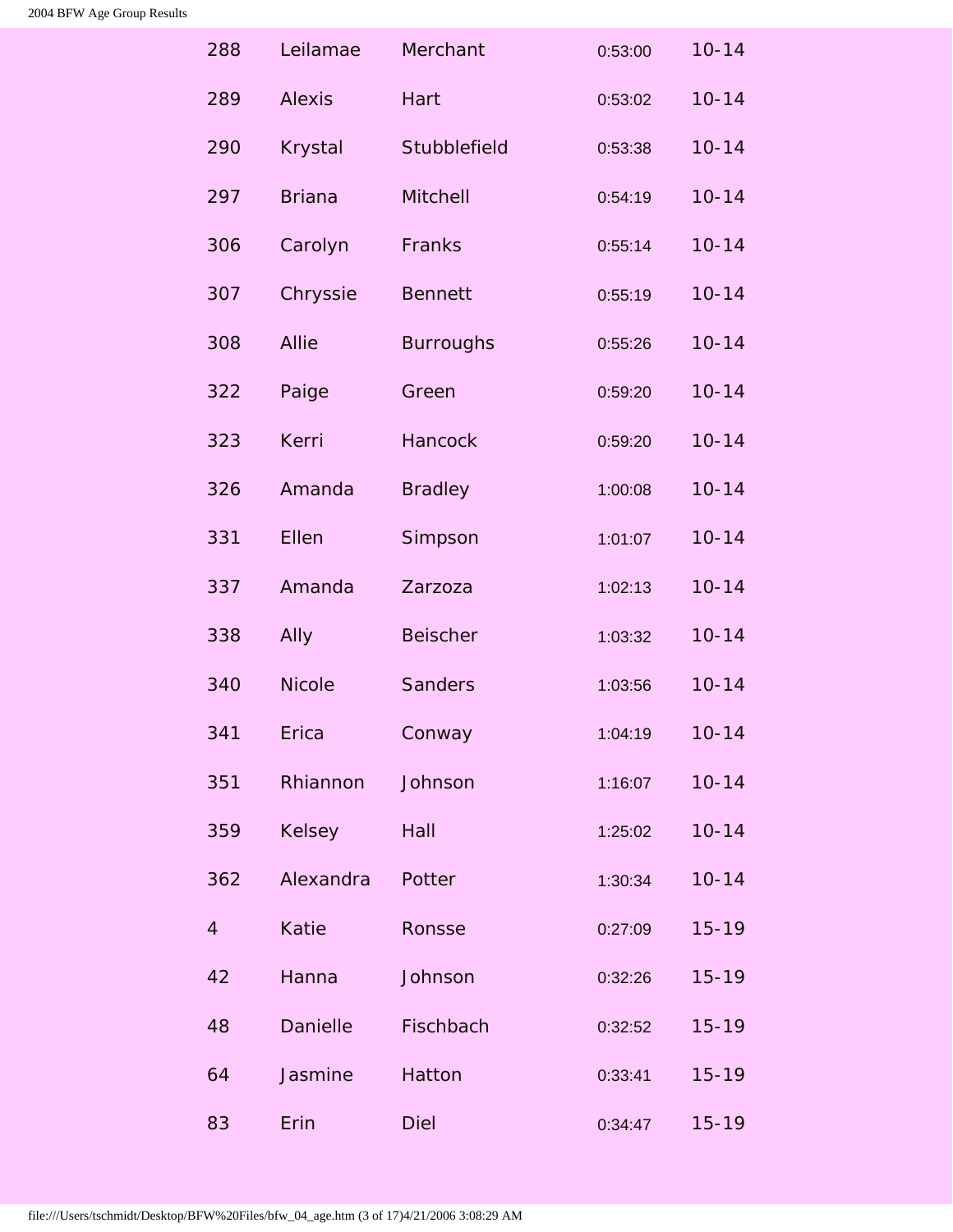<span id="page-21-0"></span>

| 91  | Lauren          | Fritz            | 0:35:16 | $15 - 19$ |
|-----|-----------------|------------------|---------|-----------|
| 94  | Mary K          | O'Grady          | 0:35:35 | $15 - 19$ |
| 109 | Hayley          | Robertson        | 0:36:50 | $15 - 19$ |
| 120 | Amy             | <b>Dethlefs</b>  | 0:37:36 | $15 - 19$ |
| 123 | Arielle         | Young            | 0:37:57 | $15 - 19$ |
| 157 | Adrienne        | Clingenpeel      | 0:40:08 | $15 - 19$ |
| 174 | Christina       | Waters           | 0:41:04 | $15 - 19$ |
| 177 | Samantha        | Halpin           | 0:41:19 | $15 - 19$ |
| 216 | Deanna          | Roering          | 0:44:38 | $15 - 19$ |
| 245 | Rosalyn         | <b>Kuhle</b>     | 0:47:57 | $15 - 19$ |
| 251 | <b>Elyse</b>    | Shellenbaum      | 0:48:34 | $15 - 19$ |
| 278 | Katharina       | Kaltenbacher     | 0:51:27 | $15 - 19$ |
| 300 | <b>Katie</b>    | <b>Burzinski</b> | 0:54:32 | $15 - 19$ |
| 16  | Carrie          | Setian           | 0:29:23 | $20 - 24$ |
| 35  | Lisa            | Dale             | 0:31:47 | $20 - 24$ |
| 50  | Monica          | <b>Dale</b>      | 0:33:04 | $20 - 24$ |
| 69  | Joanna          | Oldfield         | 0:34:05 | $20 - 24$ |
| 80  | <b>Jennifer</b> | <b>Belisle</b>   | 0:34:29 | $20 - 24$ |
| 86  | Heidi           | Martinson        | 0:35:06 | $20 - 24$ |
| 92  | Claire          | Norton-Cruz      | 0:35:29 | $20 - 24$ |
| 100 | Christy         | <b>Brendel</b>   | 0:36:14 | $20 - 24$ |
| 139 | Jacy            | <b>Roselius</b>  | 0:38:38 | $20 - 24$ |
| 153 | Jamie           | <b>Stazel</b>    | 0:39:40 | $20 - 24$ |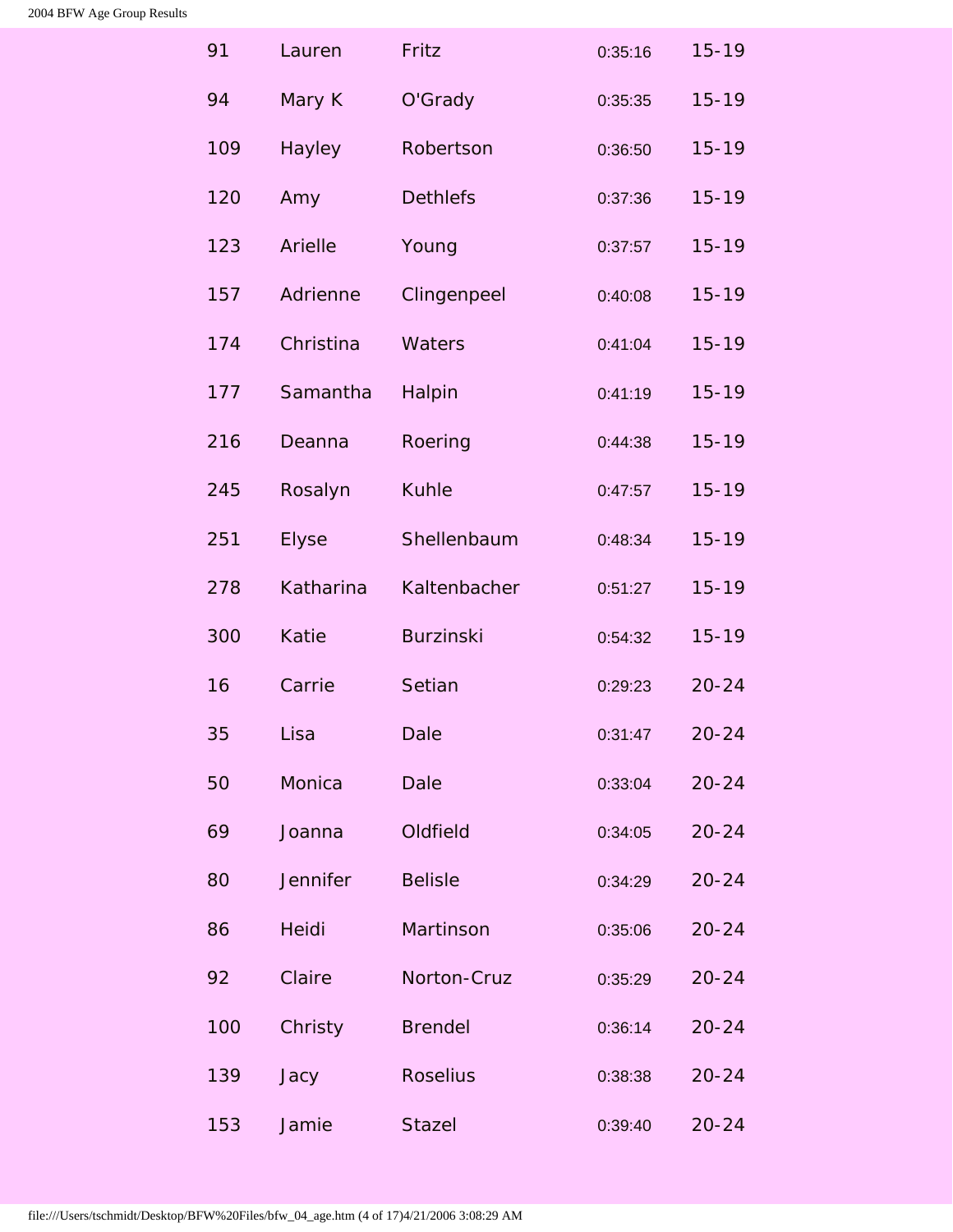<span id="page-22-0"></span>

| 164 | Megan           | Carle           | 0:40:29 | $20 - 24$ |
|-----|-----------------|-----------------|---------|-----------|
| 197 | Rebakah         | <b>Moras</b>    | 0:42:53 | $20 - 24$ |
| 218 | Eulatia         | Velasquez       | 0:44:54 | $20 - 24$ |
| 280 | Jenny           | Wetzel          | 0:51:49 | $20 - 24$ |
| 24  | Martha          | <b>Dennis</b>   | 0:30:52 | $25 - 29$ |
| 34  | Carly           | Reimer          | 0:31:38 | $25 - 29$ |
| 41  | Clare           | <b>Stockert</b> | 0:32:19 | $25 - 29$ |
| 47  | Jen             | Lewis           | 0:32:47 | $25 - 29$ |
| 60  | <b>Jennifer</b> | Rennie          | 0:33:27 | $25 - 29$ |
| 62  | Carri Ann       | Pratt           | 0:33:39 | $25 - 29$ |
| 70  | Dana            | Witucki         | 0:34:14 | $25 - 29$ |
| 93  | Pippa           | Eltringham      | 0:35:30 | $25 - 29$ |
| 96  | Shelli          | <b>Stevens</b>  | 0:35:49 | $25 - 29$ |
| 104 | Jessica         | Cohen           | 0:36:23 | $25 - 29$ |
| 108 | <b>Kristin</b>  | Mitchell        | 0:36:42 | $25 - 29$ |
| 116 | Carol           | <b>McRae</b>    | 0:37:28 | $25 - 29$ |
| 125 | Jenia           | Hannaman        | 0:37:58 | $25 - 29$ |
| 128 | <b>Jennifer</b> | <b>Hopkins</b>  | 0:38:14 | $25 - 29$ |
| 131 | Cindarella      | Toilefsen       | 0:38:16 | $25 - 29$ |
| 135 | Carol           | Wren            | 0:38:24 | $25 - 29$ |
| 137 | Shareen         | Crosby          | 0:38:31 | $25 - 29$ |
| 155 | Janelle         | Cline           | 0:39:43 | $25 - 29$ |
| 156 | Tana            | <b>Stone</b>    | 0:39:54 | $25 - 29$ |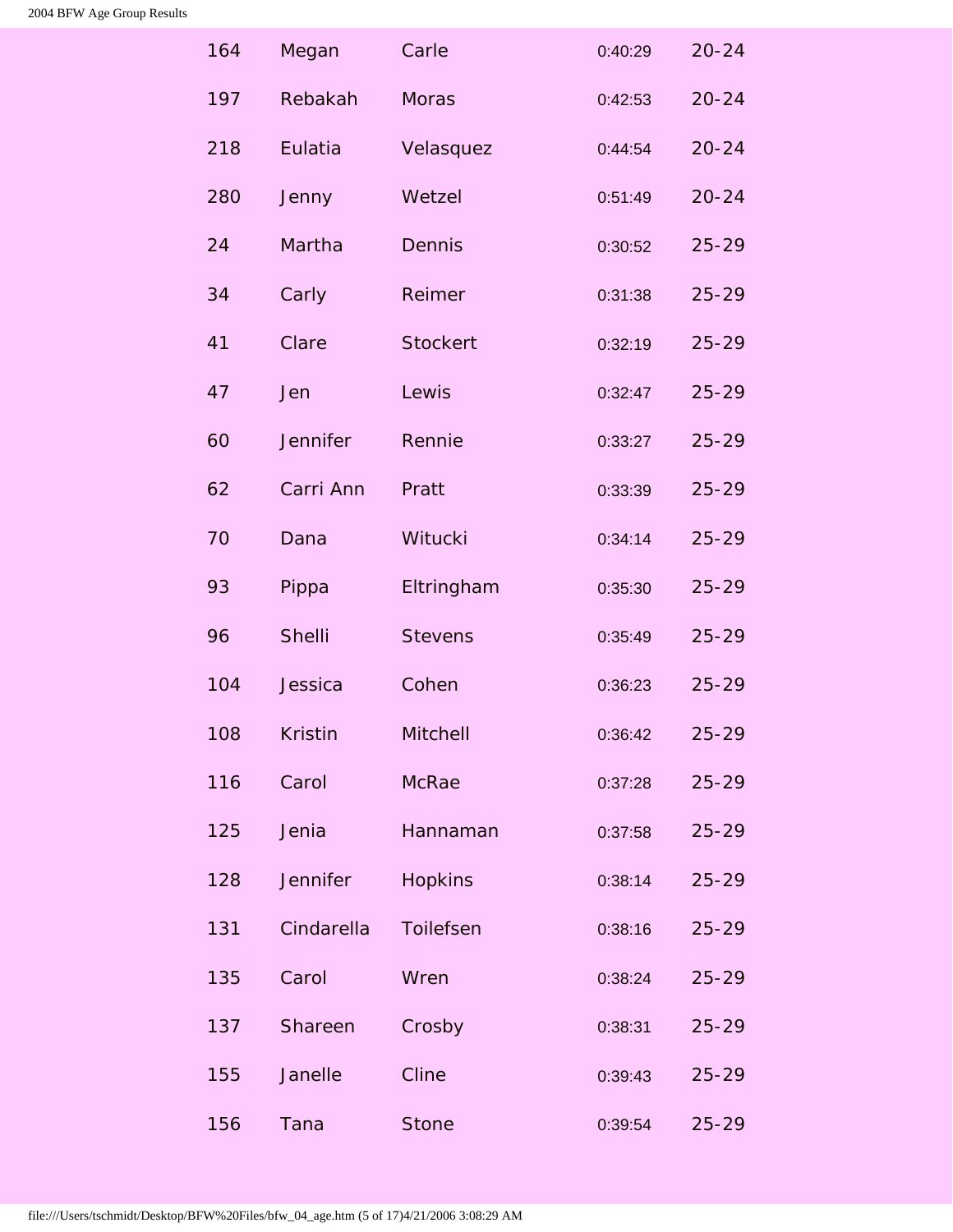<span id="page-23-0"></span>

| 182            | Rachel         | Lemon             | 0:41:37 | $25 - 29$ |
|----------------|----------------|-------------------|---------|-----------|
| 224            | <b>Brenna</b>  | Pertner           | 0:45:20 | $25 - 29$ |
| 263            | <b>Brandi</b>  | <b>Tims</b>       | 0:49:28 | $25 - 29$ |
| 269            | Jenny          | Mosher            | 0:50:33 | $25 - 29$ |
| 283            | <b>Heather</b> | <b>McNeil</b>     | 0:52:48 | $25 - 29$ |
| 292            | <b>Babette</b> | Mayo              | 0:53:55 | $25 - 29$ |
| 302            | Janet          | Tillman           | 0:54:44 | $25 - 29$ |
| 310            | Leslie         | Saarten           | 0:55:32 | $25 - 29$ |
| 317            | Coleen         | Fett              | 0:56:20 | $25 - 29$ |
| 329            | Jillian        | Fletcher          | 1:00:55 | $25 - 29$ |
| $\overline{2}$ | Sheryl         | Mohwinkel-Fleming | 0:25:05 | $30 - 34$ |
| 3              | Shannon        | Donley            | 0:25:16 | $30 - 34$ |
| 6              | Jenny          | Kimball           | 0:27:27 | $30 - 34$ |
| 11             | <b>Stacey</b>  | Nieder            | 0:28:24 | $30 - 34$ |
| 14             | Rebecca        | <b>McKee</b>      | 0:28:49 | $30 - 34$ |
| 23             | Rachel         | Witty             | 0:30:26 | $30 - 34$ |
| 38             | Kimberly       | Woodward          | 0:32:05 | $30 - 34$ |
| 40             | Christina      | Lee               | 0:32:18 | $30 - 34$ |
| 54             | Laura          | Wagner            | 0:33:08 | $30 - 34$ |
| 56             | Katie          | Way               | 0:33:17 | $30 - 34$ |
| 85             | Marietta       | Hall              | 0:35:05 | $30 - 34$ |
| 103            | Lori           | MacGregor         | 0:36:20 | $30 - 34$ |
| 129            | Lindsey        | Holmes            | 0:38:15 | $30 - 34$ |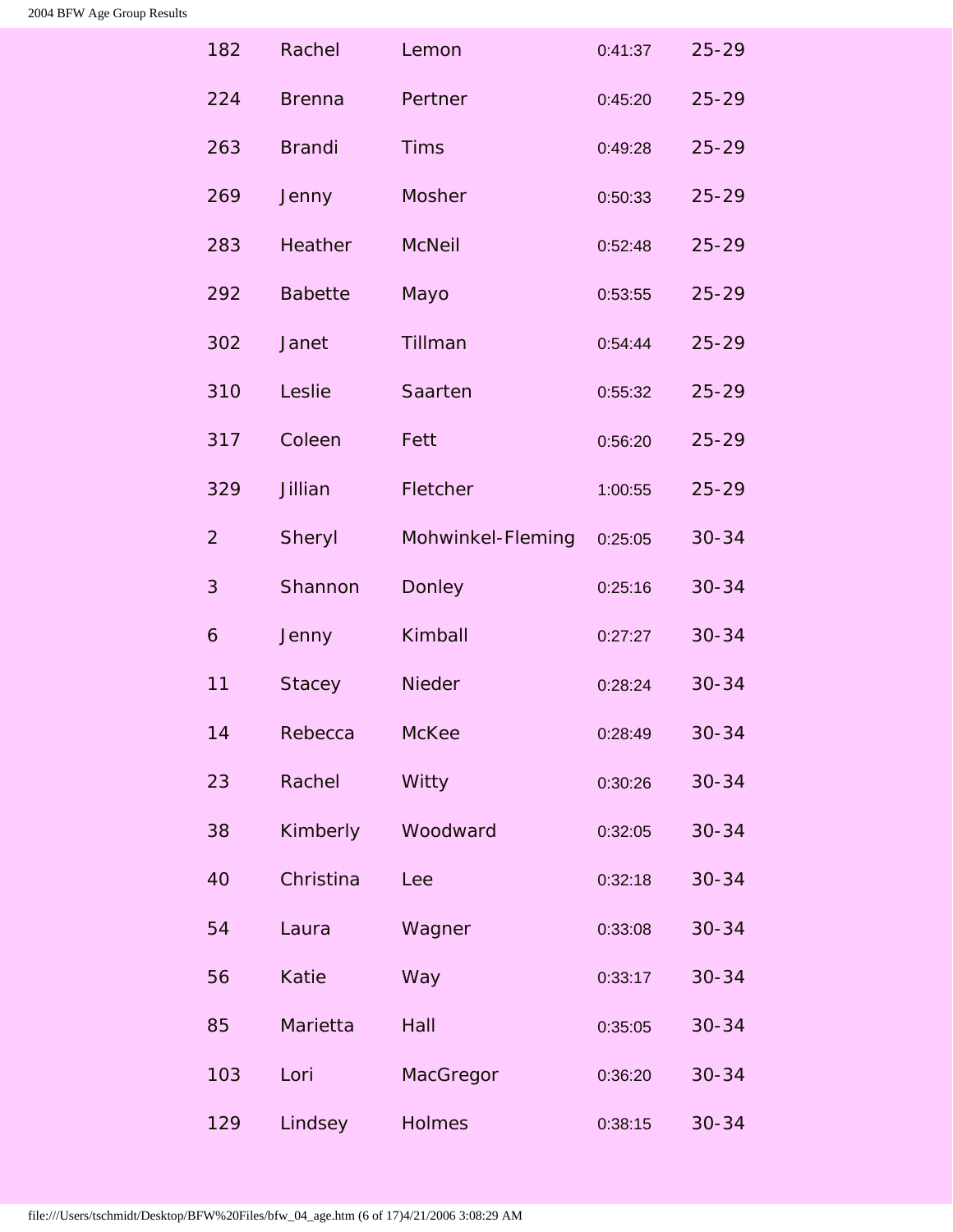| 138 | Amy           | Kohlhase        | 0:38:35 | $30 - 34$ |
|-----|---------------|-----------------|---------|-----------|
| 151 | Deborah       | Ratcliffe       | 0:39:37 | $30 - 34$ |
| 154 | Allyson       | Youngblood      | 0:39:41 | $30 - 34$ |
| 160 | Andromeda     | Romano-Lax      | 0:40:19 | $30 - 34$ |
| 163 | Kacey         | Magestro        | 0:40:28 | $30 - 34$ |
| 213 | <b>Vick</b>   | Schrader        | 0:44:34 | $30 - 34$ |
| 235 | Christian     | DeMolina        | 0:47:08 | $30 - 34$ |
| 265 | <b>Shelly</b> | Schmitt         | 0:49:44 | $30 - 34$ |
| 266 | Renae         | Davis           | 0:49:48 | $30 - 34$ |
| 298 | Stephanie     | <b>Stewart</b>  | 0:54:30 | $30 - 34$ |
| 301 | Cheryl        | Duda            | 0:54:35 | $30 - 34$ |
| 17  | Darcy         | Davis           | 0:29:27 | 35-39     |
| 19  | Lise          | Falskow         | 0:29:43 | 35-39     |
| 20  | Marie         | Collins         | 0:29:49 | 35-39     |
| 21  | Tammy         | <b>Bolen</b>    | 0:30:22 | 35-39     |
| 25  | Janus         | Reyes           | 0:30:56 | 35-39     |
| 27  | Pam           | <b>Todd</b>     | 0:31:07 | $35 - 39$ |
| 29  | Debbie        | <b>McKinney</b> | 0:31:16 | 35-39     |
| 32  | Elaine        | Flagg           | 0:31:27 | $35 - 39$ |
| 39  | Diana         | Radoff          | 0:32:05 | $35 - 39$ |
| 44  | Kathy         | Swiderski       | 0:32:31 | $35 - 39$ |
| 46  | Karen         | <b>McCreary</b> | 0:32:42 | $35 - 39$ |
| 58  | Jill          | McLeod          | 0:33:23 | $35 - 39$ |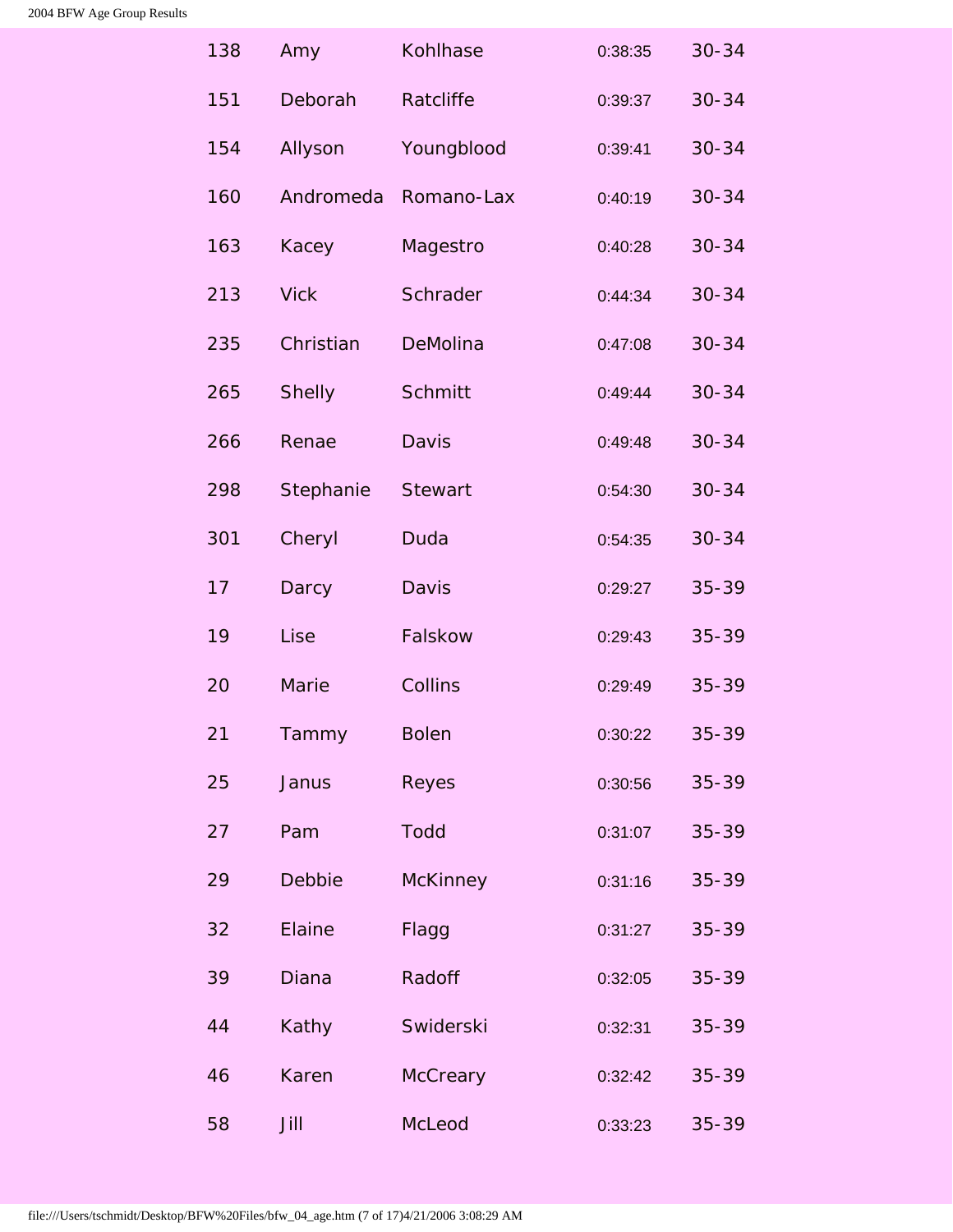| 59  | Tanya          | <b>Kirk</b>   | 0:33:24 | 35-39     |
|-----|----------------|---------------|---------|-----------|
| 63  | Christine      | Wells         | 0:33:40 | $35 - 39$ |
| 65  | Colleen        | Franks        | 0:33:52 | $35 - 39$ |
| 66  | Amanda         | Connett       | 0:33:53 | 35-39     |
| 67  | Rebecca        | Romine        | 0:34:00 | 35-39     |
| 79  | <b>Theresa</b> | Halpin        | 0:34:28 | 35-39     |
| 90  | Mireya         | Dela Pena     | 0:35:13 | 35-39     |
| 98  | Corinne        | Smith         | 0:36:11 | 35-39     |
| 99  | Cheryl         | Campbell      | 0:36:12 | 35-39     |
| 105 | Gina           | Armstrong     | 0:36:24 | 35-39     |
| 107 | Laurie         | Montano       | 0:36:40 | $35 - 39$ |
| 112 | Jill           | Harter        | 0:37:01 | 35-39     |
| 113 | Erin           | Downey        | 0:37:01 | 35-39     |
| 115 | <b>Dianne</b>  | Prince        | 0:37:26 | 35-39     |
| 122 | Sheila         | <b>Reilly</b> | 0:37:53 | 35-39     |
| 145 | <b>Beth</b>    | Walker        | 0:39:12 | 35-39     |
| 148 | Angela         | <b>Sipe</b>   | 0:39:30 | 35-39     |
| 150 | Susan          | <b>Miller</b> | 0:39:36 | 35-39     |
| 162 | <b>Hilary</b>  | MacDonald     | 0:40:26 | $35 - 39$ |
| 167 | Lana           | Davis         | 0:40:45 | $35 - 39$ |
| 171 | Sarah          | <b>Blake</b>  | 0:40:50 | 35-39     |
| 176 | Lynne          | Keilman-Cluz  | 0:41:07 | 35-39     |
| 187 | Jacqueline     | <b>Miller</b> | 0:42:02 | $35 - 39$ |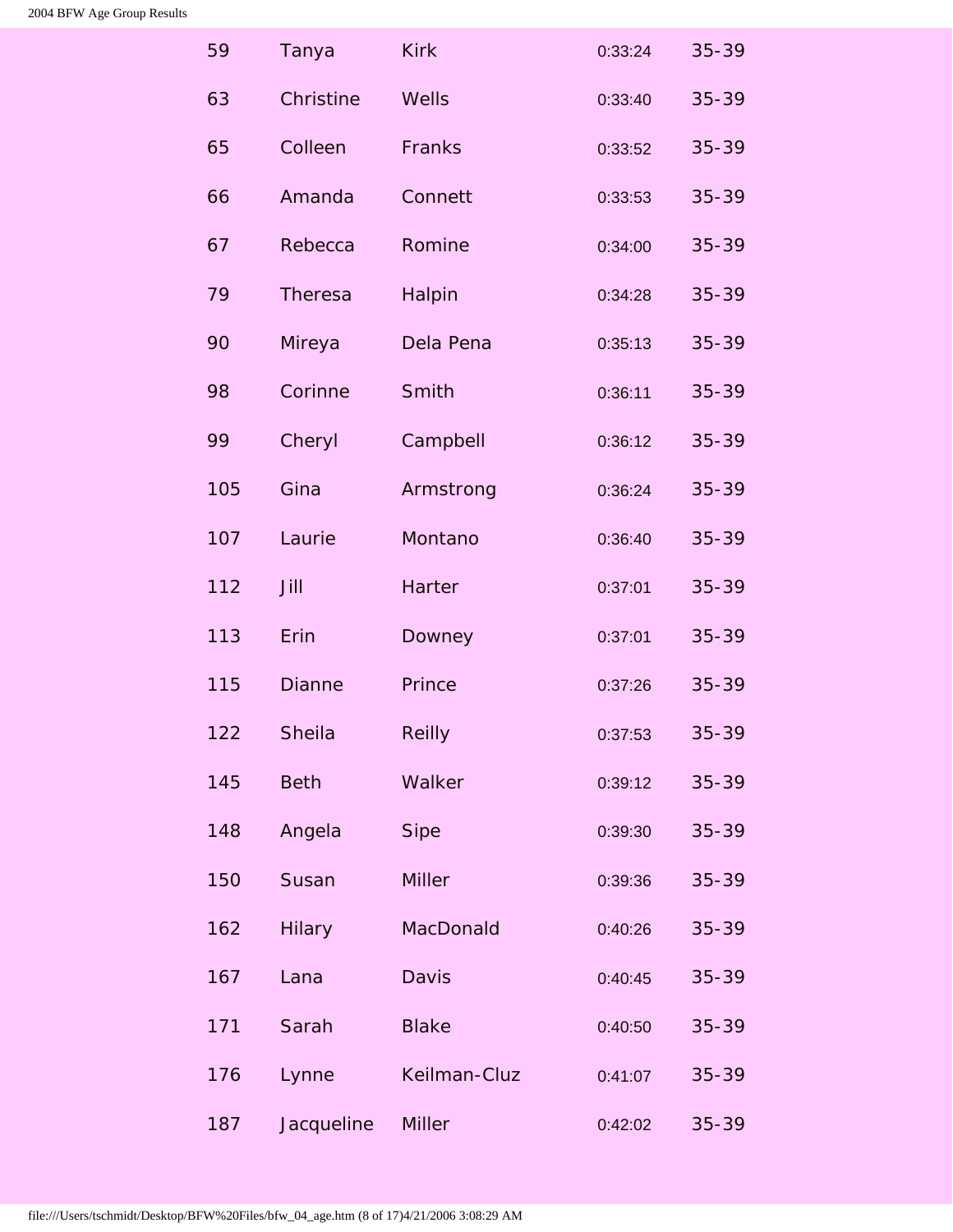| 195 | April          | Gunther         | 0:42:42 | $35 - 39$ |
|-----|----------------|-----------------|---------|-----------|
| 204 | Marge          | Larson          | 0:43:29 | $35 - 39$ |
| 206 | Tuyet          | Smallwood       | 0:43:30 | $35 - 39$ |
| 208 | Ruth           | Rosewarne       | 0:43:43 | $35 - 39$ |
| 215 | Cheri          | Martinson       | 0:44:34 | $35 - 39$ |
| 220 | <b>Kris</b>    | Hall            | 0:44:55 | $35 - 39$ |
| 222 | <b>Barbara</b> | Paduch          | 0:45:08 | $35 - 39$ |
| 242 | Cindy          | Prewett         | 0:47:30 | 35-39     |
| 244 | Rochelle       | Hart            | 0:47:46 | 35-39     |
| 247 | Debbie         | Murray          | 0:48:19 | $35 - 39$ |
| 254 | Jamie          | Patterson-Simes | 0:48:49 | $35 - 39$ |
| 261 | <b>Tracie</b>  | <b>Ross</b>     | 0:49:21 | 35-39     |
| 264 | Tami           | Vania           | 0:49:35 | $35 - 39$ |
| 274 | Toby           | Golden          | 0:51:00 | 35-39     |
| 275 | Rosa           | Meehan          | 0:51:07 | 35-39     |
| 279 | Saira          | <b>Bradner</b>  | 0:51:36 | 35-39     |
| 281 | Sarah          | Rule            | 0:52:19 | $35 - 39$ |
| 284 | Sharon         | Anderson        | 0:52:55 | $35 - 39$ |
| 291 | Debbie         | Murray          | 0:53:44 | $35 - 39$ |
| 296 | Caryn          | Tillman         | 0:54:08 | $35 - 39$ |
| 327 | Stephanie      | <b>Bouchard</b> | 1:00:09 | 35-39     |
| 352 | Dawn           | Johnson         | 1:16:11 | 35-39     |
| 364 | <b>Barbara</b> | Emery           | 2:15:25 | $35 - 39$ |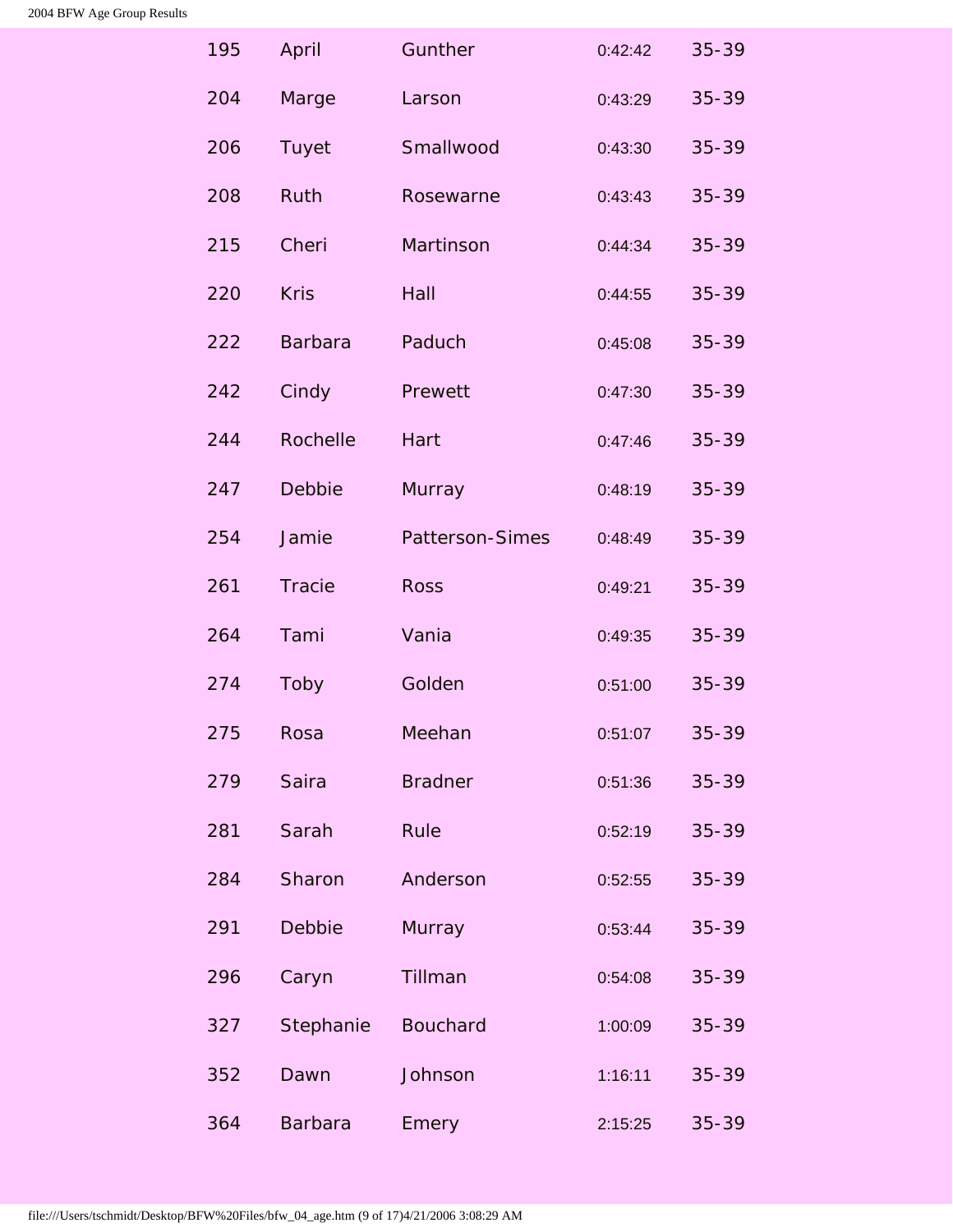<span id="page-27-0"></span>

| 5   | Suzanne      | Wheatall        | 0:27:23 | $40 - 44$ |
|-----|--------------|-----------------|---------|-----------|
| 9   | Dennie       | Wilson          | 0:28:00 | $40 - 44$ |
| 28  | Liz          | <b>Brewster</b> | 0:31:13 | $40 - 44$ |
| 30  | <b>Kelly</b> | VanHoek         | 0:31:19 | $40 - 44$ |
| 33  | Lynda        | Ford            | 0:31:29 | $40 - 44$ |
| 36  | Sara         | Peebles         | 0:31:48 | $40 - 44$ |
| 49  | Kathy        | Seybert         | 0:33:01 | $40 - 44$ |
| 52  | Sue          | Sheard          | 0:33:06 | $40 - 44$ |
| 61  | Mary         | Silverman       | 0:33:32 | $40 - 44$ |
| 72  | GiGi         | Love            | 0:34:18 | $40 - 44$ |
| 73  | Patti        | Liotta          | 0:34:21 | $40 - 44$ |
| 74  | Robby        | Bear            | 0:34:23 | $40 - 44$ |
| 77  | <b>Beth</b>  | Rose            | 0:34:27 | $40 - 44$ |
| 95  | Val          | <b>McKenney</b> | 0:35:38 | $40 - 44$ |
| 101 | Kathleen     | Judy            | 0:36:17 | $40 - 44$ |
| 106 | Amy          | Lile            | 0:36:36 | $40 - 44$ |
| 111 | Joanna       | Reast           | 0:36:59 | $40 - 44$ |
| 114 | Elaine       | Hodl            | 0:37:07 | $40 - 44$ |
| 130 | Tami         | Wheeler         | 0:38:16 | $40 - 44$ |
| 136 | Lesley       | Hammer          | 0:38:30 | $40 - 44$ |
| 158 | Mary         | Vaught          | 0:40:12 | $40 - 44$ |
| 161 | Kathy        | Nordeen         | 0:40:22 | $40 - 44$ |
| 169 | Karen        | Ferguson        | 0:40:48 | $40 - 44$ |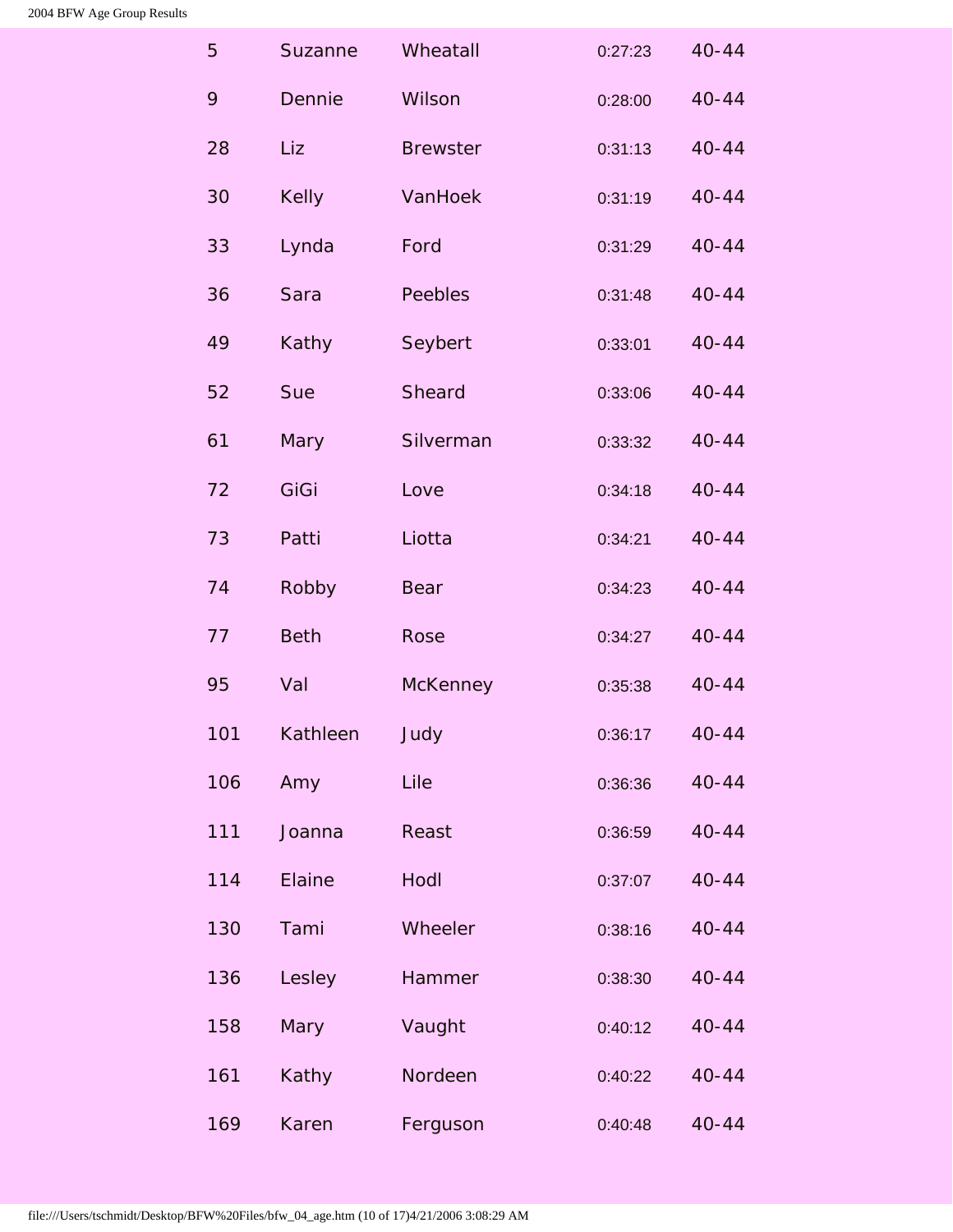| 173 | <b>Nadine</b>  | Price-Schruefer     | 0:40:57 | $40 - 44$ |
|-----|----------------|---------------------|---------|-----------|
| 175 | Michele        | Schuh               | 0:41:06 | $40 - 44$ |
| 180 | Patti          | <b>Brassard</b>     | 0:41:30 | $40 - 44$ |
| 184 | Chera          | <b>Boom</b>         | 0:41:52 | $40 - 44$ |
| 189 | Susan          | Teel                | 0:42:07 | $40 - 44$ |
| 192 | Debbi          | Heinen              | 0:42:33 | $40 - 44$ |
| 193 | Donna          | Dewhurst            | 0:42:33 | $40 - 44$ |
| 198 | Jennifer       | Carlson             | 0:42:54 | $40 - 44$ |
| 201 | Debbie         | Wackowski           | 0:43:05 | $40 - 44$ |
| 202 | Joan           | <b>Kluwe</b>        | 0:43:15 | $40 - 44$ |
| 245 | Alexandra      | Hagler              | 0:44:10 | $40 - 44$ |
| 230 | <b>Barbara</b> | <b>Digert</b>       | 0:46:26 | $40 - 44$ |
| 246 | Julie          | Pratt               | 0:48:07 | $40 - 44$ |
| 262 | Karen          | Heath               | 0:49:24 | $40 - 44$ |
| 287 | Bev            | <b>Bradley</b>      | 0:53:00 | $40 - 44$ |
| 299 | <b>Star</b>    | Poe                 | 0:54:32 | $40 - 44$ |
| 303 | Sandra         | Rudd                | 0:55:00 | $40 - 44$ |
| 311 | Paula          | <b>Brown Taylor</b> | 0:55:37 | $40 - 44$ |
| 313 | Debra          | Wright              | 0:55:59 | $40 - 44$ |
| 316 | Marla          | Walters             | 0:56:13 | $40 - 44$ |
| 318 | Marti          | Pausback            | 0:56:28 | $40 - 44$ |
| 319 | Penny          | <b>Burroughs</b>    | 0:56:36 | $40 - 44$ |
| 321 | Kate           | <b>Durkin</b>       | 0:57:28 | $40 - 44$ |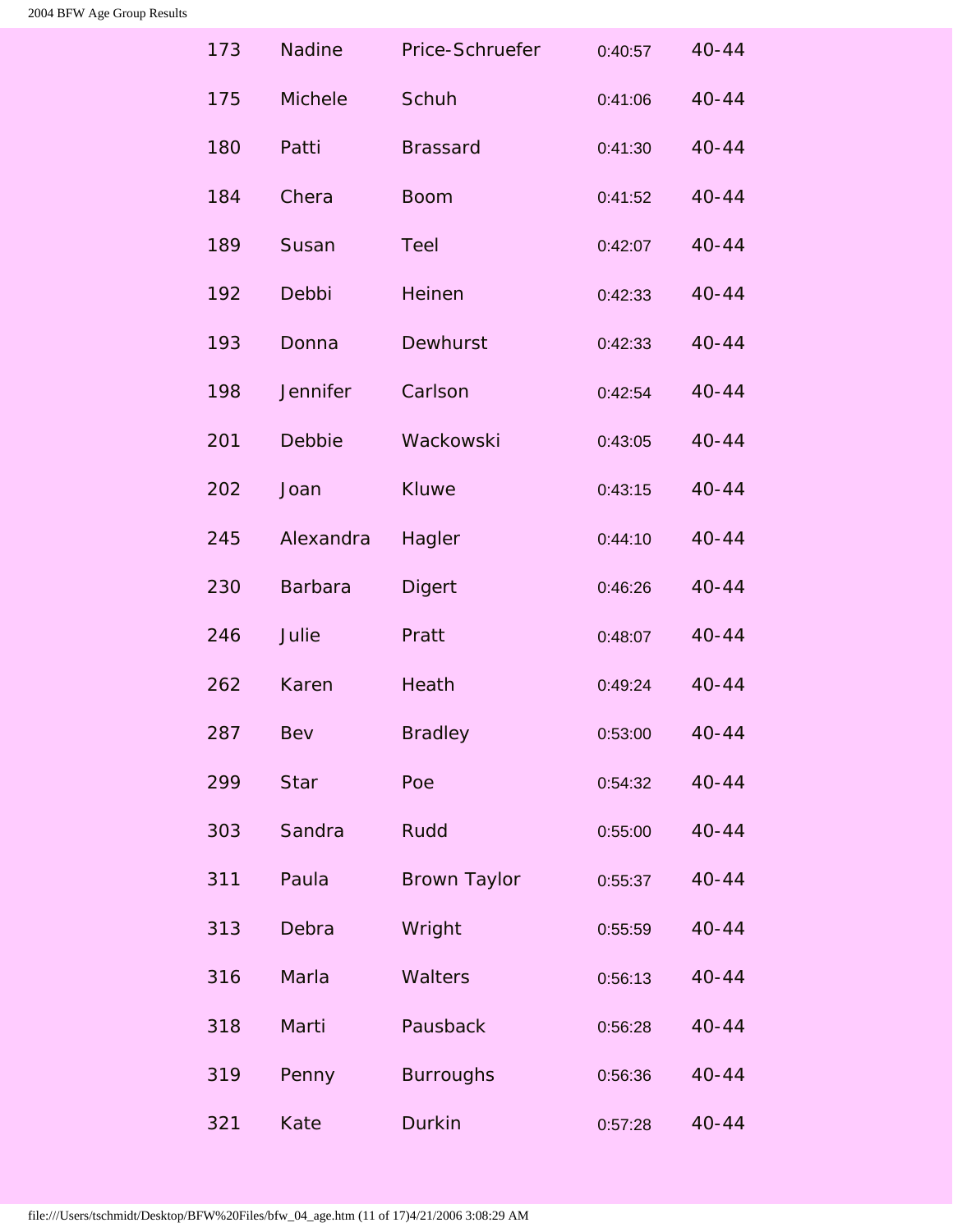<span id="page-29-0"></span>

| 330            | Murray         | McCormick     | 1:00:59 | $40 - 44$ |
|----------------|----------------|---------------|---------|-----------|
| 332            | Lisa           | Johnson       | 1:01:09 | $40 - 44$ |
| 334            | Veronica       | Vania         | 1:01:35 | $40 - 44$ |
| 335            | Simone         | Gutberlet     | 1:01:35 | $40 - 44$ |
| 336            | Jill           | Montague      | 1:02:12 | $40 - 44$ |
| 339            | Johanne        | Whalen        | 1:03:34 | $40 - 44$ |
| 343            | Paula          | Green         | 1:05:17 | $40 - 44$ |
| 344            | Angela         | Wilson        | 1:06:28 | $40 - 44$ |
| 346            | Pam            | <b>Hughes</b> | 1:09:07 | $40 - 44$ |
| 347            | <b>Michele</b> | Murphy        | 1:09:54 | $40 - 44$ |
| 349            | Veronica       | Vania         | 1:10:12 | $40 - 44$ |
| 356            | <b>Kim</b>     | <b>Brown</b>  | 1:19:36 | $40 - 44$ |
| 357            | Debbie         | <b>Brown</b>  | 1:20:00 | $40 - 44$ |
| 363            | Marilyn        | Stubblefield  | 2:02:47 | $40 - 44$ |
| 1              | Sheryl         | Loan          | 0:24:27 | 45-49     |
| $\overline{7}$ | Mary           | <b>Diel</b>   | 0:27:48 | 45-49     |
| 13             | Lori           | Staats-Cahill | 0:28:41 | 45-49     |
| 31             | Cindy          | Cooper        | 0:31:24 | 45-49     |
| 68             | Marian         | <b>Dale</b>   | 0:34:03 | 45-49     |
| 71             | Christine      | Rasbeck       | 0:34:18 | 45-49     |
| 76             | Gloria         | Hunter        | 0:34:25 | 45-49     |
| 97             | Mary           | <b>Duhoux</b> | 0:36:11 | 45-49     |
| 119            | Chris          | Szymoniak     | 0:37:35 | 45-49     |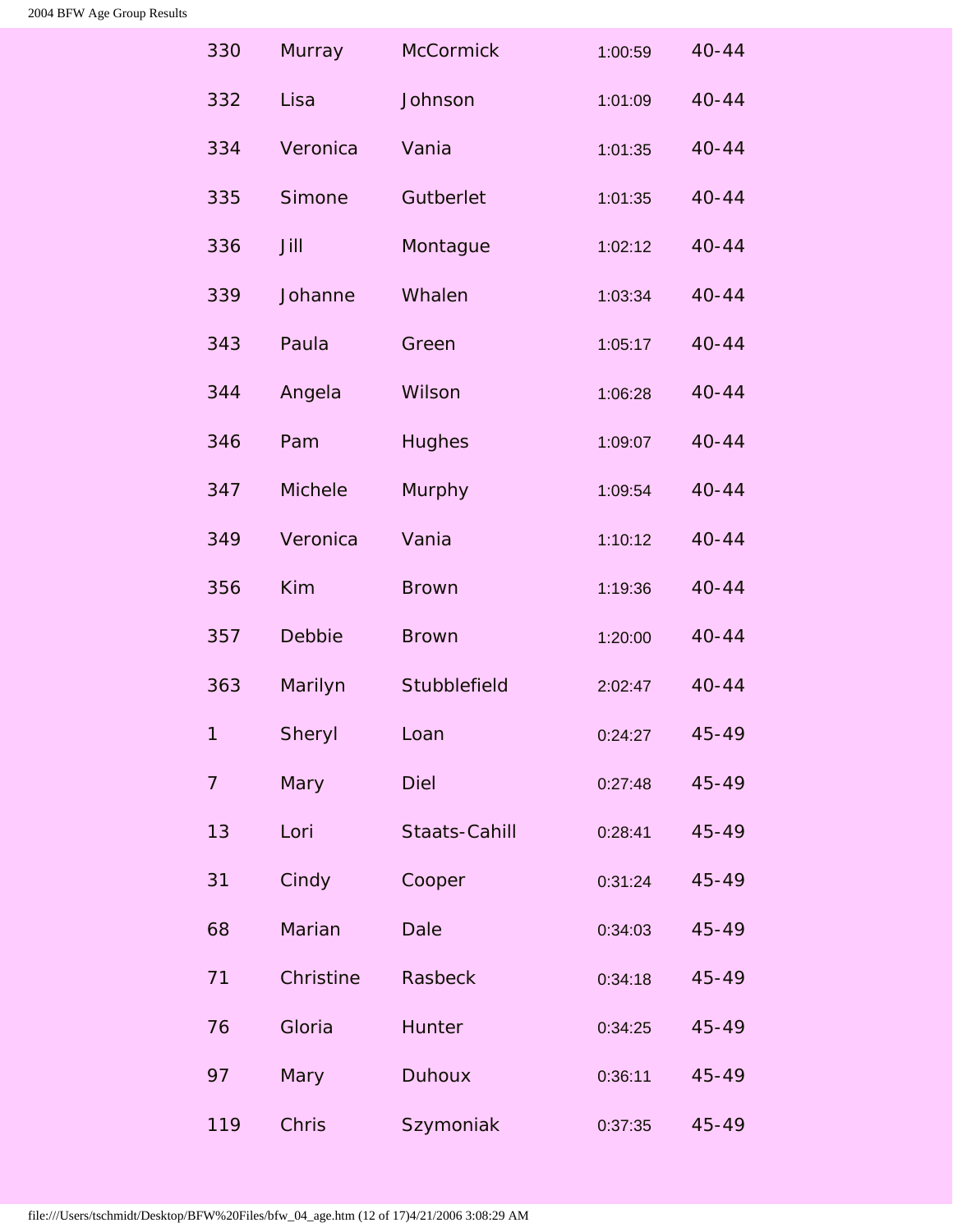| 126 | Donna        | <b>Baldwin</b> | 0:38:06 | 45-49     |
|-----|--------------|----------------|---------|-----------|
| 127 | Colleen      | Newgaard       | 0:38:09 | 45-49     |
| 133 | Marcia       | Davis          | 0:38:20 | 45-49     |
| 140 | Marian       | Frost          | 0:38:42 | 45-49     |
| 142 | Karen        | Lester         | 0:38:54 | $45 - 49$ |
| 143 | Cindy        | Hendel         | 0:38:59 | 45-49     |
| 146 | Colleen      | Oldfield       | 0:39:22 | 45-49     |
| 165 | Phyllis      | Rogers         | 0:40:33 | 45-49     |
| 166 | Karen P.     | Lee            | 0:40:34 | 45-49     |
| 170 | Lynn         | Young          | 0:40:48 | 45-49     |
| 172 | Patti        | Phillips       | 0:40:56 | 45-49     |
| 179 | Gail         | Schiemann      | 0:41:30 | 45-49     |
| 183 | Wendy        | Costantine     | 0:41:37 | 45-49     |
| 199 | Susanne      | Comellas       | 0:42:59 | 45-49     |
| 221 | Sherri       | Douglas        | 0:45:03 | 45-49     |
| 225 | Fran         | Lautenberger   | 0:45:21 | 45-49     |
| 231 | Mary         | Cochlan-Vendl  | 0:46:34 | 45-49     |
| 232 | Marchelle    | <b>Kesler</b>  | 0:46:36 | 45-49     |
| 238 | Deb          | Meyer          | 0:47:19 | 45-49     |
| 241 | Sally        | Timp           | 0:47:29 | 45-49     |
| 252 | <b>Diane</b> | Shellenbaum    | 0:48:35 | 45-49     |
| 256 | Paula        | <b>Field</b>   | 0:48:52 | 45-49     |
| 257 | Jackie       | Kapper         | 0:48:55 | 45-49     |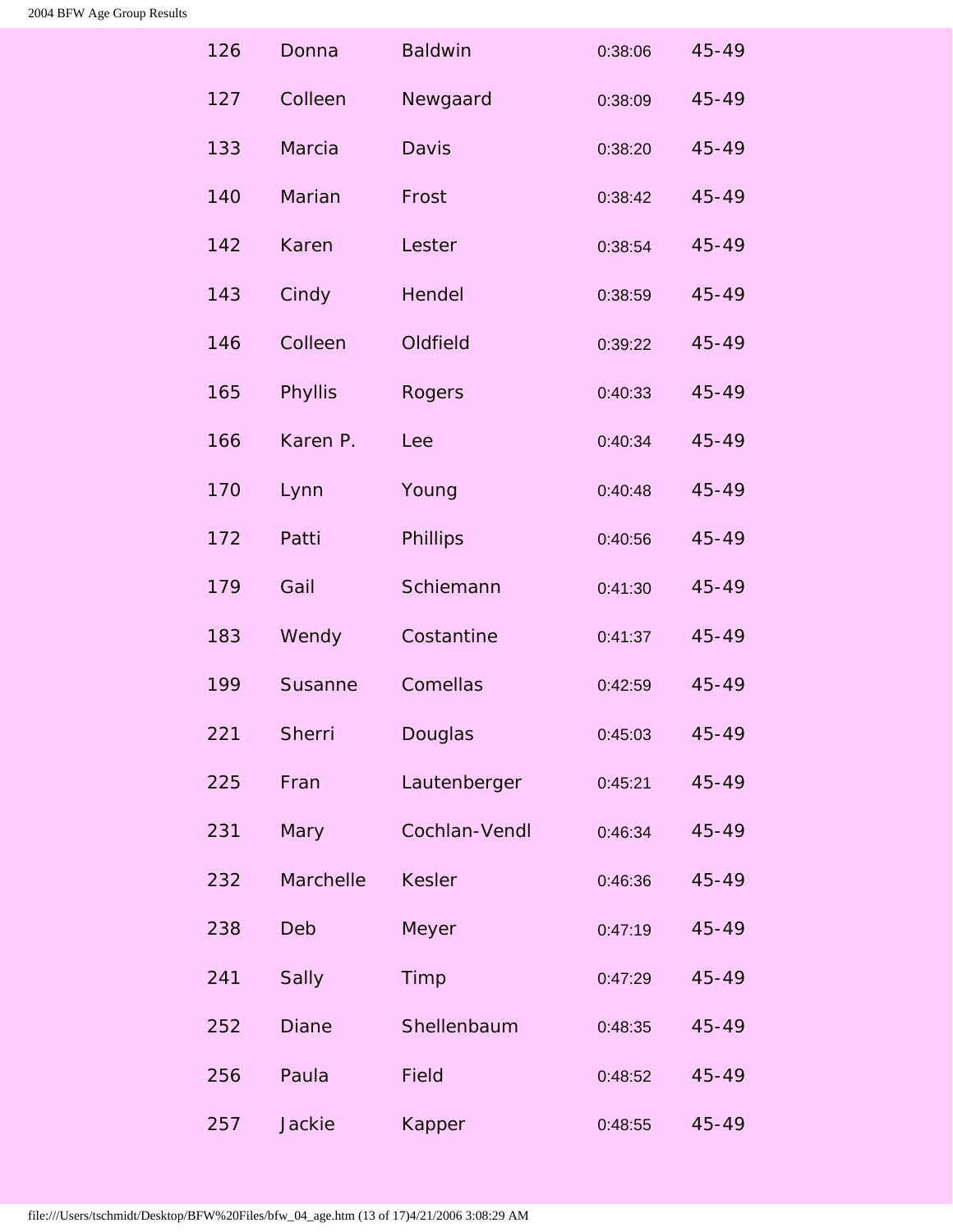<span id="page-31-0"></span>

| 267 | Sandy          | Erickson        | 0:50:21 | 45-49 |
|-----|----------------|-----------------|---------|-------|
| 293 | Holli          | Carlson         | 0:53:59 | 45-49 |
| 294 | Val            | Tobin           | 0:54:04 | 45-49 |
| 328 | Donna          | Cahalane        | 1:00:27 | 45-49 |
| 358 | Lorna          | Merchant        | 1:24:54 | 45-49 |
| 361 | Kathy          | <b>Keck</b>     | 1:25:44 | 45-49 |
| 8   | Sue            | Holloway        | 0:27:54 | 50-54 |
| 15  | Annie          | Ronsse          | 0:29:14 | 50-54 |
| 22  | Lesley         | Yamauchi        | 0:30:23 | 50-54 |
| 37  | Elaine         | <b>Tibbetts</b> | 0:31:52 | 50-54 |
| 45  | <b>Barbara</b> | Norton          | 0:32:36 | 50-54 |
| 53  | Joyce          | Goodell         | 0:33:08 | 50-54 |
| 55  | Nancy          | <b>Brady</b>    | 0:33:12 | 50-54 |
| 57  | <b>Barbara</b> | Caldwell        | 0:33:21 | 50-54 |
| 78  | Valerie        | Rettmann        | 0:34:27 | 50-54 |
| 87  | E Travis       | Durnford        | 0:35:06 | 50-54 |
| 102 | Janet          | Knudsen         | 0:36:18 | 50-54 |
| 110 | Nancy          | <b>Moses</b>    | 0:36:55 | 50-54 |
| 171 | Cathy          | Giessel         | 0:38:55 | 50-54 |
| 147 | Katherine      | O'Grady         | 0:39:24 | 50-54 |
| 168 | Kathie         | <b>Steele</b>   | 0:40:47 | 50-54 |
| 191 | Peerooza       | Hataria         | 0:42:30 | 50-54 |
| 211 | Suzanne        | Schweitzer      | 0:43:58 | 50-54 |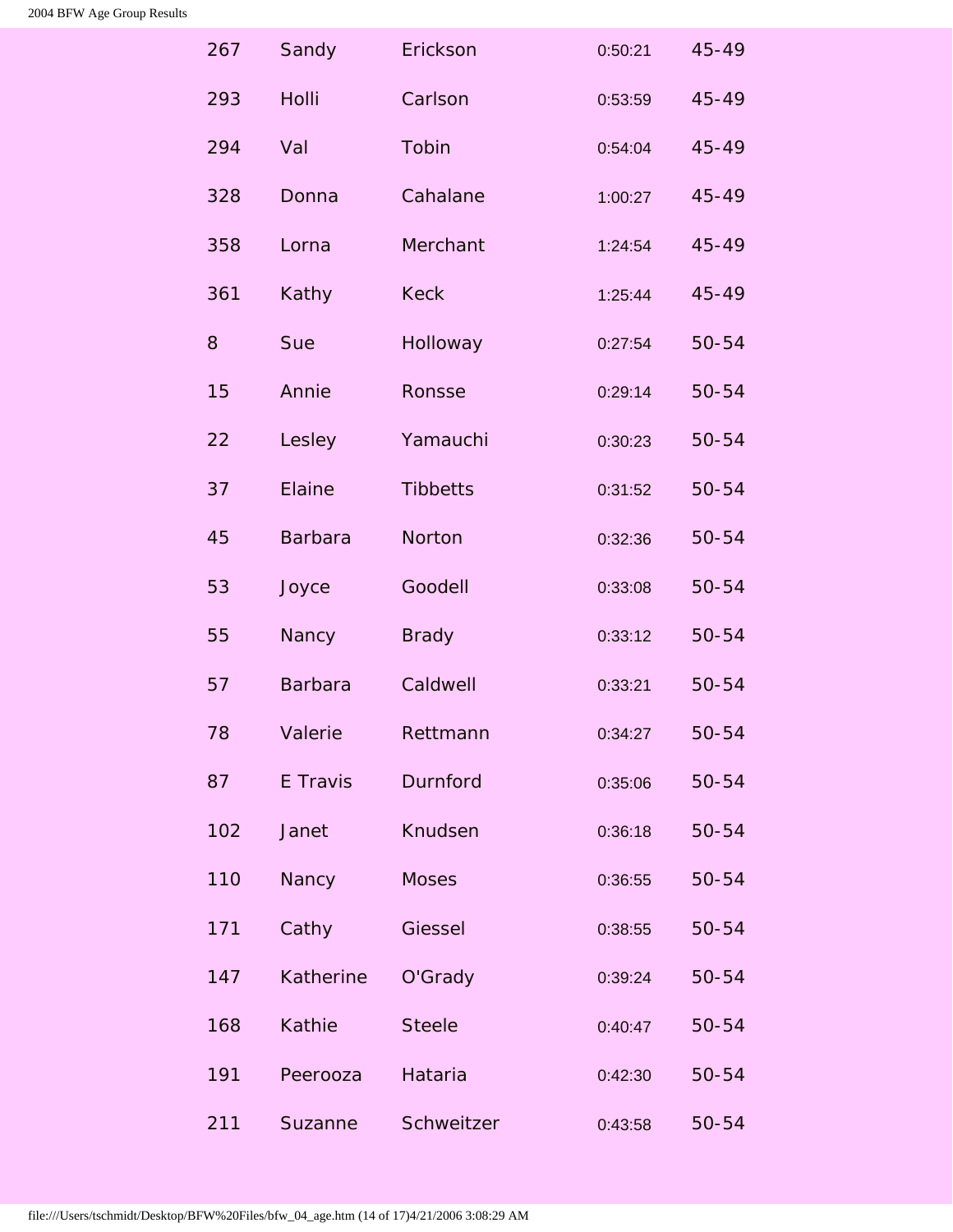<span id="page-32-1"></span><span id="page-32-0"></span>

| 223 | <b>Shirley</b> | Pittz           | 0:45:15 | $50 - 54$ |
|-----|----------------|-----------------|---------|-----------|
| 227 | Megan          | Poulson         | 0:45:29 | 50-54     |
| 228 | Susan          | Lindquist       | 0:46:01 | 50-54     |
| 249 | Julie          | Matthews        | 0:48:30 | $50 - 54$ |
| 250 | Anne           | Newman          | 0:48:31 | 50-54     |
| 276 | Linda          | Wetzel          | 0:51:20 | 50-54     |
| 304 | Padi           | Wallace         | 0:55:06 | 50-54     |
| 312 | Leslie         | Howard          | 0:55:50 | 50-54     |
| 315 | Lorayne        | Thompson        | 0:56:08 | 50-54     |
| 185 | Lyn            | <b>Clark</b>    | 0:41:52 | 55-59     |
| 26  | <b>Stacy</b>   | Steinberg       | 0:31:06 | 55-59     |
| 81  | <b>Bonnie</b>  | <b>Hurtig</b>   | 0:34:39 | 55-59     |
| 82  | Patti          | Maguire         | 0:34:41 | 55-59     |
| 88  | Caren          | Schaab          | 0:35:12 | 55-59     |
| 89  | Carol          | Waters          | 0:35:13 | 55-59     |
| 121 | <b>Diane</b>   | <b>Barnett</b>  | 0:37:43 | 55-59     |
| 132 | Jeanne         | Fischer         | 0:38:19 | 55-59     |
| 186 | <b>Sherry</b>  | Dugan           | 0:41:54 | 55-59     |
| 200 | Patricia       | Geitz           | 0:43:03 | 55-59     |
| 212 | <b>Barbara</b> | Abercrombie     | 0:44:30 | 55-59     |
| 248 | Judith         | <b>Brendel</b>  | 0:48:26 | 55-59     |
| 272 | JudyAnn        | Farris          | 0:50:35 | 55-59     |
| 205 | Amy            | <b>Brassard</b> | 0:43:29 | $5 - 9$   |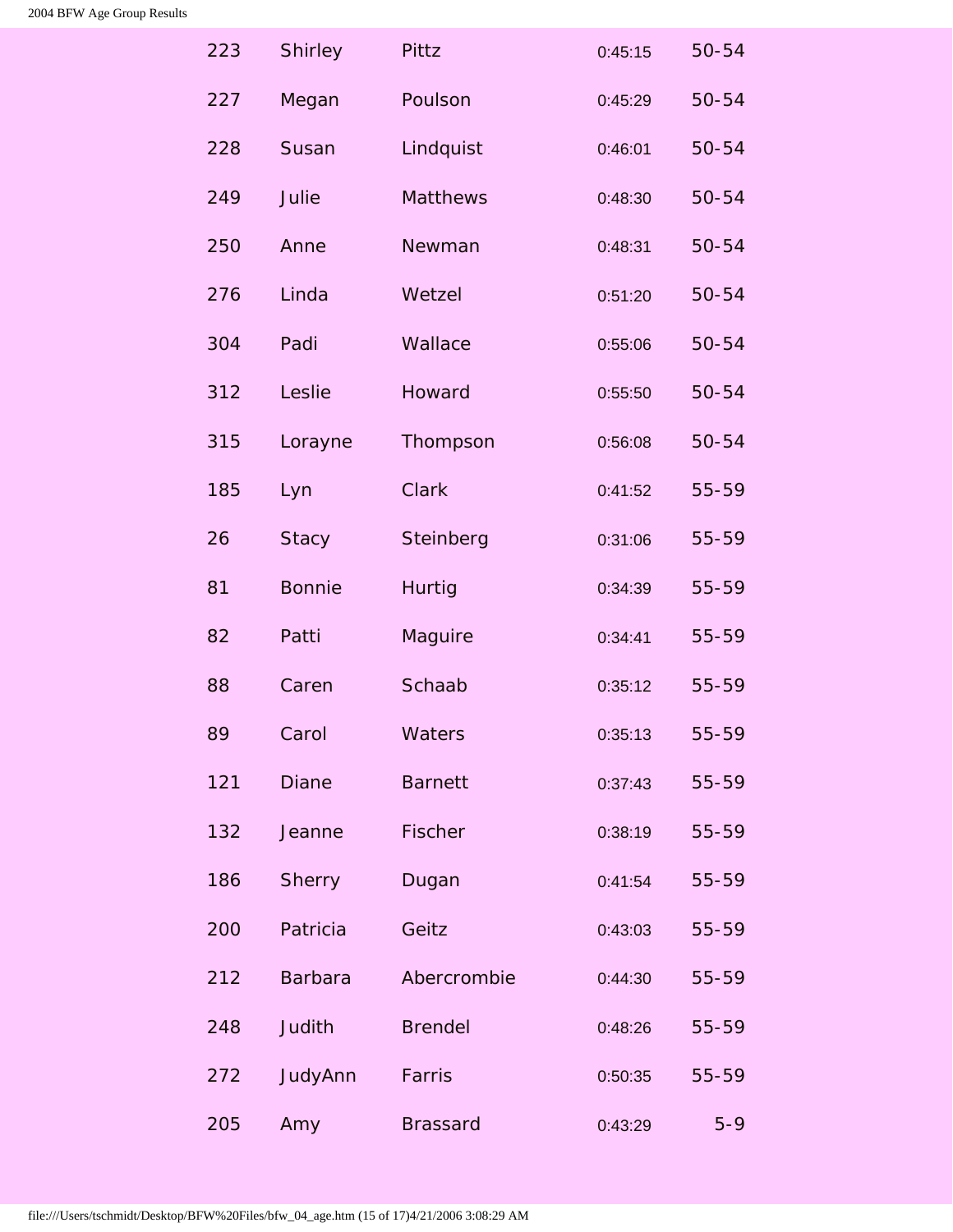<span id="page-33-0"></span>

| 234 | MacKenzie       | <b>Kesler</b> | 0:47:05 | $5 - 9$ |
|-----|-----------------|---------------|---------|---------|
| 271 | Merielle        | Vania         | 0:50:34 | $5 - 9$ |
| 273 | Stephanie       | <b>Kirk</b>   | 0:50:44 | $5 - 9$ |
| 282 | <b>Katie</b>    | Cahalane      | 0:52:37 | $5 - 9$ |
| 285 | Marlena         | Merchant      | 0:52:59 | $5 - 9$ |
| 295 | <b>Briana</b>   | Tobin         | 0:54:08 | $5 - 9$ |
| 305 | Savannah        | Wells         | 0:55:14 | $5 - 9$ |
| 309 | <b>Danielle</b> | Levine        | 0:55:27 | $5 - 9$ |
| 314 | Melissa         | Taylor        | 0:56:05 | $5 - 9$ |
| 320 | <b>Alice</b>    | Michaelson    | 0:56:54 | $5 - 9$ |
| 324 | Emma            | <b>Digert</b> | 0:59:23 | $5 - 9$ |
| 325 | Amy             | Cahalane      | 1:00:07 | $5 - 9$ |
| 333 | Rene            | Vania         | 1:01:34 | $5 - 9$ |
| 345 | Rachel          | <b>Hughes</b> | 1:08:37 | $5 - 9$ |
| 348 | <b>Brit</b>     | Murphy        | 1:09:54 | $5 - 9$ |
| 350 | Courtney        | <b>Brown</b>  | 1:11:16 | $5 - 9$ |
| 354 | <b>Hailee</b>   | <b>Brown</b>  | 1:19:29 | $5 - 9$ |
| 355 | Morgan          | <b>Brown</b>  | 1:19:35 | $5 - 9$ |
| 360 | Sarah           | Peters        | 1:25:43 | $5 - 9$ |
| 75  | <b>Diane</b>    | Mohwinkel     | 0:34:24 | 60-64   |
| 144 | Jackie          | Whitlock      | 0:39:06 | 60-64   |
| 149 | Sandy           | Johnson       | 0:39:34 | 60-64   |
| 210 | Kathy           | <b>Dale</b>   | 0:43:57 | 60-64   |